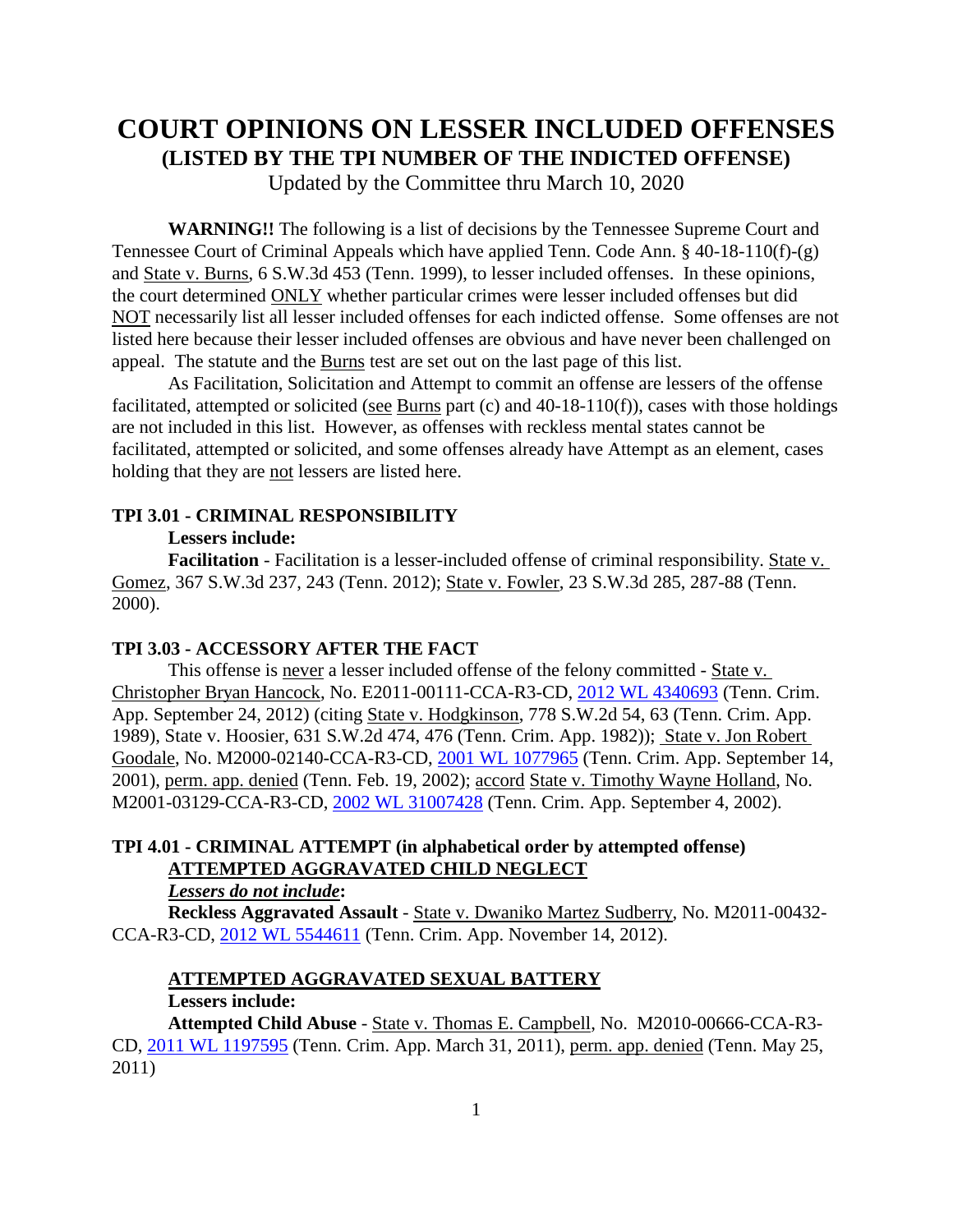**ATTEMPTED FIRST DEGREE MURDER [***without* **serious bodily injury to the victim] [See 4.01(a) below for Attempted First Degree Murder Where the Victim Suffers Serious Bodily Injury]**

**Lessers include:**

**Solicitation of First Degree Murder** - Orlando Crenshaw v. State, No. M2004-00045- CCA-R3-CD, 2004 [WL 2984856](https://1.next.westlaw.com/Document/I6ac1babbea9811d983e7e9deff98dc6f/View/FullText.html?transitionType=UniqueDocItem&contextData=(sc.Search)&userEnteredCitation=2004+WL+2984856) (Tenn. Crim. App. Dec. 16, 2004) (stating that solicitation of first degree murder is a lesser included offense of attempted first degree murder), perm. app. denied (Tenn. May 2, 2005).

**Attempted Second Degree Murder** - State v. Reginald Merriweather, Nos. W1999- 02050-CCA-R3-CD, W2001-02206-CCA-RM-CD, [2002 WL 1482742](https://1.next.westlaw.com/Document/I8b83aac4ea9c11d98ac8f235252e36df/View/FullText.html?transitionType=UniqueDocItem&contextData=(sc.Search)&userEnteredCitation=2002+WL+1482742) (Tenn. Crim. App. Feb. 11, 2002) (stating without analysis that attempted second degree murder is a lesser included offense of attempted first degree murder); accord State v. Tony Price, No. W2002-01376-CCA-R3-CD, [2003 WL 27376007](https://1.next.westlaw.com/Document/Id79ef1201bc311e7afe7804507f6db3f/View/FullText.html?transitionType=UniqueDocItem&contextData=(sc.Default)&userEnteredCitation=2003+WL+27376007) (Tenn. Crim. App. Sept. 25, 2003).

**Attempted Voluntary Manslaughter** - State v. Tony Price, No. W2002-01376-CCA-R3-CD, 2003 WL [27376007,](https://1.next.westlaw.com/Document/Id79ef1201bc311e7afe7804507f6db3f/View/FullText.html?transitionType=UniqueDocItem&contextData=(sc.Default)&userEnteredCitation=2003+WL+27376007) Shelby County (Tenn. Crim. App. Sept. 25, 2003).

**Misdemeanor Reckless Endangerment** - State v. Rush, 50 S.W.3d 424 (Tenn. 2001) holds that this offense is a Burns part b lesser.

#### *Lessers do not include***:**

**Aggravated Assault and Assault (Class A or B misdemeanor)** - Demonbreun v. Bell, 226 S.W.3d 321, 324 (Tenn. 2007).

**Facilitation of Aggravated Assault** - Orlando Crenshaw v. State, No. M2004-00045- CCA-R3-CD, [2004 WL 2984856](https://1.next.westlaw.com/Document/I6ac1babbea9811d983e7e9deff98dc6f/View/FullText.html?transitionType=UniqueDocItem&contextData=(sc.Search)&userEnteredCitation=2004+WL+2984856) (Tenn. Crim. App. Dec. 16, 2004), perm. app. denied (Tenn. May 2, 2005).

**Reckless Aggravated Assault** - State v. Rush, 50 S.W.3d 424, 429-31 (Tenn. 2001)

**Attempted Reckless Homicide** - State v. Vernon Lamar Bryant, No. E2002-01234-CCA-R3-CD, [2003 WL 22398460](https://1.next.westlaw.com/Document/I6ade9184ea9811d983e7e9deff98dc6f/View/FullText.html?transitionType=UniqueDocItem&contextData=(sc.Search)&userEnteredCitation=2003+WL+22398460) (Tenn. Crim. App. Oct. 21, 2003) (reversing defendant's conviction because attempted reckless homicide is not a crime in Tennessee), perm. app. denied (Tenn. Mar. 22, 2004); see also State v. Kenneth Anthony Henderson, No. M1999-00547-CCA-R3-CD, [2002](https://1.next.westlaw.com/Document/I5d28b68aea9b11d99439b076ef9ec4de/View/FullText.html?transitionType=UniqueDocItem&contextData=(sc.Search)&userEnteredCitation=2002+WL+537042)  [WL 537042,](https://1.next.westlaw.com/Document/I5d28b68aea9b11d99439b076ef9ec4de/View/FullText.html?transitionType=UniqueDocItem&contextData=(sc.Search)&userEnteredCitation=2002+WL+537042) Davidson County (Tenn. Crim. App. Apr. 11, 2002).

**Felony Reckless Endangerment** - State v. Rush, 50 S.W.3d 424, 431 (Tenn. 2001).

**Attempted Criminally Negligent Homicide** - State v. Kenneth Anthony Henderson, No. M1999-00547-CCA-R3-CD, [2002 WL 537042](https://1.next.westlaw.com/Document/I5d28b68aea9b11d99439b076ef9ec4de/View/FullText.html?transitionType=UniqueDocItem&contextData=(sc.Search)&userEnteredCitation=2002+WL+537042) (Tenn. Crim. App. Apr. 11, 2002) (observing that attempted criminally negligent homicide does not exist as an offense in Tennessee); accord State v. William Binkley, No. M2001-00404-CCA-R3-CD, [2002 WL 517138](https://1.next.westlaw.com/Document/I6abe866aea9811d983e7e9deff98dc6f/View/FullText.html?navigationPath=Search%2Fv3%2Fsearch%2Fresults%2Fnavigation%2Fi0ad740140000015b3f191608dc4f92a3%3FNav%3DCASE%26fragmentIdentifier%3DI6abe866aea9811d983e7e9deff98dc6f%26startIndex%3D1%26contextData%3D%2528sc.Search%2529%26transitionType%3DSearchItem&listSource=Search&listPageSource=d3034dba3960ae60e2600152971b09e8&list=CASE&rank=1&sessionScopeId=69b0169314d54bb8abc2d1202414eca523952ec6baa1fe2e86f5b7328ab2c6bb&originationContext=Search%20Result&transitionType=SearchItem&contextData=%28sc.Search%29) (Tenn. Crim. App. Apr. 5, 2002) (noting that one "cannot intend to perform an unintentional act"), perm. app. denied (Tenn. Nov. 4, 2002).

### **ATTEMPTED RAPE**

### *Lessers do not include***:**

**Sexual Battery** - State v. Bowles, 52 S.W.3d 69, 79 (Tenn. 2001).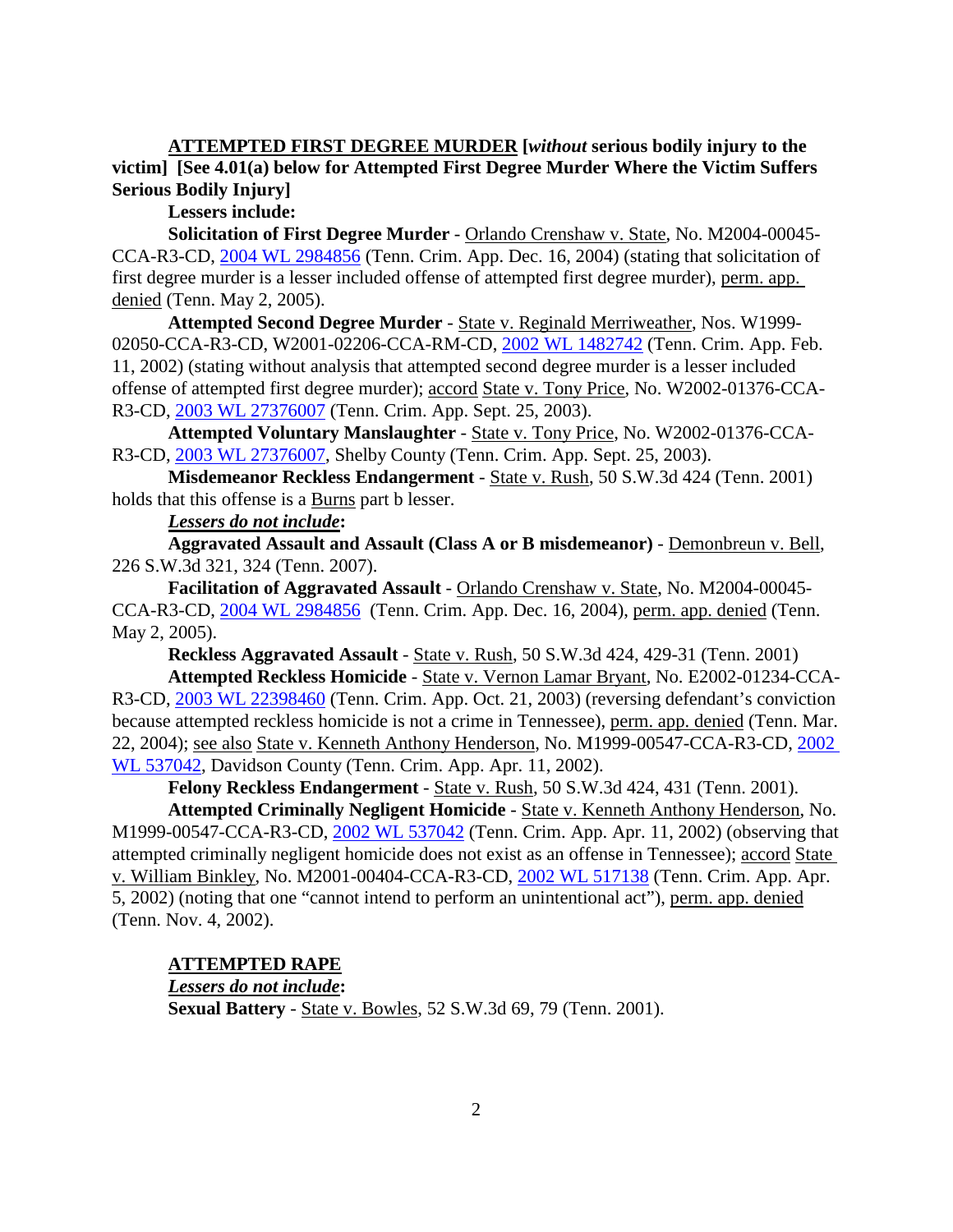#### **ATTEMPTED ROBBERY**

#### **Lessers include:**

**Attempted Theft** - State v. Lewis, 36 S.W.3d 88, 99-100 (Tenn. Crim. App. 2000) (holding that attempted theft is a lesser included offense of attempted robbery under the Burns test, part (a)). [Note: With regard to the justification or second prong of the Burns analysis, Lewis's conclusion on p.100 that "the trial court is not obliged to give the lesser-included offense instruction where there is no evidence of the lesser offense other than the very same evidence which supports the greater offense," has been rejected by the supreme court in State v. Allen, 69 S.W.3d 181, 188 (Tenn. 2001).]

#### **ATTEMPTED SECOND DEGREE MURDER**

### *Lessers do not include***:**

**Felony Reckless Endangerment and Reckless Aggravated Assault** - State v. Rush, 50 S.W.3d 424, 430-31 (Tenn. 2001).

**Aggravated Assault** - State v. Albert James Saavedra, No. M2004-02889-CCA-R3-CD, [2006 WL 618299](https://1.next.westlaw.com/Document/I7b23626eb2a711da8cccb4c14e983401/View/FullText.html?navigationPath=Search%2Fv3%2Fsearch%2Fresults%2Fnavigation%2Fi0ad740130000015b3f1d013a4fc96f37%3FNav%3DCASE%26fragmentIdentifier%3DI7b23626eb2a711da8cccb4c14e983401%26startIndex%3D1%26contextData%3D%2528sc.Search%2529%26transitionType%3DSearchItem&listSource=Search&listPageSource=7b4fef4ab6e04bbdb4a2c4f87b01136a&list=CASE&rank=1&sessionScopeId=69b0169314d54bb8abc2d1202414eca523952ec6baa1fe2e86f5b7328ab2c6bb&originationContext=Search%20Result&transitionType=SearchItem&contextData=%28sc.Search%29) (Tenn. Crim. App., Mar. 13, 2006), perm. app. denied (Tenn. Aug. 21, 2006); State v. Korey Bradley, No. W2009-02024-CCA-R3-CD, [2011 WL 3689032](https://1.next.westlaw.com/Document/I6376bc31ce5611e0a9e5bdc02ef2b18e/View/FullText.html?navigationPath=Search%2Fv3%2Fsearch%2Fresults%2Fnavigation%2Fi0ad740120000015b3f1ea738834d64d1%3FNav%3DCASE%26fragmentIdentifier%3DI6376bc31ce5611e0a9e5bdc02ef2b18e%26startIndex%3D1%26contextData%3D%2528sc.Search%2529%26transitionType%3DSearchItem&listSource=Search&listPageSource=dbcb1b04753758b0a0a13e2a88897d35&list=CASE&rank=1&sessionScopeId=69b0169314d54bb8abc2d1202414eca523952ec6baa1fe2e86f5b7328ab2c6bb&originationContext=Search%20Result&transitionType=SearchItem&contextData=%28sc.Search%29) (Tenn. Crim. App. Aug. 22, 2011), perm. app. denied (Tenn. Jan. 11, 2012).

### **T.P.I. 4.01(a) – CRIMINAL ATTEMPT, TO WIT: FIRST DEGREE MURDER WHERE THE VICTIM SUFFERS SERIOUS BODILY INJURY [See 4.01 above for Attempted Murder without Serious Bodily Injury]**

#### **Lessers include:**

**Solicitation of First Degree Murder -** Orlando Crenshaw v. State, No. M2004-00045- CCA-R3-CD, [2004 WL 2984856](https://1.next.westlaw.com/Document/I6ac1babbea9811d983e7e9deff98dc6f/View/FullText.html?transitionType=UniqueDocItem&contextData=(sc.Search)&userEnteredCitation=2004+WL+2984856) (Tenn. Crim. App. Dec. 16, 2004) (stating that solicitation of first degree murder is a lesser included offense of attempted first degree murder), perm. app. denied (Tenn. May 2, 2005).

**Attempted Second Degree Murder** - State v. Reginald Merriweather, Nos. W1999- 02050-CCA-R3-CD, W2001-02206-CCA-RM-CD, [2002 WL 1482742](https://1.next.westlaw.com/Document/I8b83aac4ea9c11d98ac8f235252e36df/View/FullText.html?transitionType=UniqueDocItem&contextData=(sc.Search)&userEnteredCitation=2002+WL+1482742) (Tenn. Crim. App. Feb. 11, 2002) (stating without analysis that attempted second degree murder is a lesser included offense of attempted first degree murder); accord State v. Tony Price, No. W2002-01376-CCA-R3-CD, [2003 WL 27376007](https://1.next.westlaw.com/Document/Id79ef1201bc311e7afe7804507f6db3f/View/FullText.html?transitionType=UniqueDocItem&contextData=(sc.Default)&userEnteredCitation=2003+WL+27376007) (Tenn. Crim. App. Sept. 25, 2003).

**Aggravated Assault (by serious bodily injury) and Assault (bodily injury) (Class A misdemeanor only**) - It is the opinion of the Committee that as serious bodily injury is an element of this offense, the holding in Demonbreun v. Bell, 226 S.W.3d 321, 324 (Tenn. 2007) that these offenses are not lesser included offenses of Criminal Attempt: Murder First Degree does not apply.

**Facilitation of Aggravated Assault (serious bodily injury)** – It is the opinion of the Committee that as serious bodily injury is an element of this offense, the holding in Orlando Crenshaw v. State, No. M2004-00045-CCA-R3-CD, [2004 WL 2984856](https://1.next.westlaw.com/Document/I6ac1babbea9811d983e7e9deff98dc6f/View/FullText.html?transitionType=UniqueDocItem&contextData=(sc.Search)&userEnteredCitation=2004+WL+2984856) (Tenn. Crim. App. Dec. 16, 2004), perm. app. denied (Tenn. May 2, 2005), that this offense is not a lesser included offense of Criminal Attempt: Murder First Degree does not apply.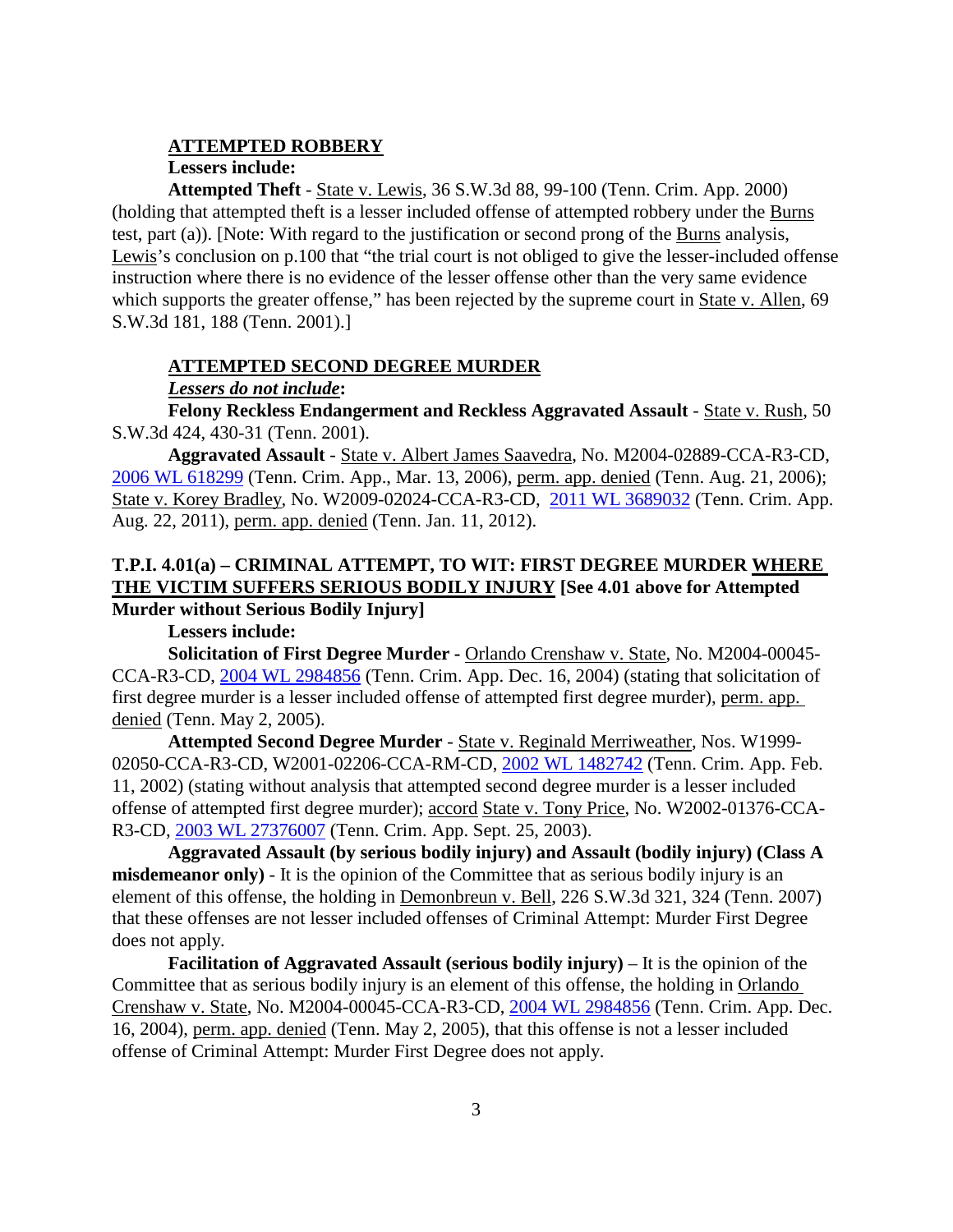**Reckless Aggravated Assault** – It is the opinion of the Committee that as serious bodily injury is an element of this offense, the holding in State v. Rush, 50 S.W.3d 424, 429-31 (Tenn. 2001), that these offenses are not lesser included offenses of Criminal Attempt: Murder First Degree does not apply.

**Attempted Voluntary Manslaughter** - State v. Tony Price, No. W2002-01376-CCA-R3-CD, [2003 WL 27376007,](https://1.next.westlaw.com/Document/Id79ef1201bc311e7afe7804507f6db3f/View/FullText.html?transitionType=UniqueDocItem&contextData=(sc.Default)&userEnteredCitation=2003+WL+27376007) Shelby County (Tenn. Crim. App. Sept. 25, 2003).

**Misdemeanor Reckless Endangerment** - State v. Rush, 50 S.W.3d 424 (Tenn. 2001) holds that this offense is a Burns part b lesser.

*Lessers do not include:* 

**Felony Reckless Endangerment** – State v. Rush, 50 S.W.3d 424 (Tenn. 2001). **Assault (Class B misdemeanor only)** – Demonbreun v. Bell, 226 S.W.3d 321, 324

(Tenn. 2007).

**Attempted Reckless Homicide** - State v. Vernon Lamar Bryant, No. E2002-01234-CCA-R3-CD, [2003 WL 22398460](https://1.next.westlaw.com/Document/I6ade9184ea9811d983e7e9deff98dc6f/View/FullText.html?transitionType=UniqueDocItem&contextData=(sc.Search)&userEnteredCitation=2003+WL+22398460) (Tenn. Crim. App. Oct. 21, 2003) (reversing defendant's conviction because attempted reckless homicide is not a crime in Tennessee), perm. app. denied (Tenn. Mar. 22, 2004); see also State v. Kenneth Anthony Henderson, No. M1999-00547-CCA-R3-CD, [2002](https://1.next.westlaw.com/Document/I5d28b68aea9b11d99439b076ef9ec4de/View/FullText.html?transitionType=UniqueDocItem&contextData=(sc.Search)&userEnteredCitation=2002+WL+537042)  [WL 537042,](https://1.next.westlaw.com/Document/I5d28b68aea9b11d99439b076ef9ec4de/View/FullText.html?transitionType=UniqueDocItem&contextData=(sc.Search)&userEnteredCitation=2002+WL+537042) Davidson County (Tenn. Crim. App. Apr. 11, 2002).

**Attempted Criminally Negligent Homicide** - State v. Kenneth Anthony Henderson, No. M1999-00547-CCA-R3-CD, [2002 WL 537042](https://1.next.westlaw.com/Document/I5d28b68aea9b11d99439b076ef9ec4de/View/FullText.html?transitionType=UniqueDocItem&contextData=(sc.Search)&userEnteredCitation=2002+WL+537042) (Tenn. Crim. App. Apr. 11, 2002) (observing that attempted criminally negligent homicide does not exist as an offense in Tennessee); accord State v. William Binkley, No. M2001-00404-CCA-R3-CD, [2002 WL 517138](https://1.next.westlaw.com/Document/I6abe866aea9811d983e7e9deff98dc6f/View/FullText.html?navigationPath=Search%2Fv3%2Fsearch%2Fresults%2Fnavigation%2Fi0ad740140000015b3f191608dc4f92a3%3FNav%3DCASE%26fragmentIdentifier%3DI6abe866aea9811d983e7e9deff98dc6f%26startIndex%3D1%26contextData%3D%2528sc.Search%2529%26transitionType%3DSearchItem&listSource=Search&listPageSource=d3034dba3960ae60e2600152971b09e8&list=CASE&rank=1&sessionScopeId=69b0169314d54bb8abc2d1202414eca523952ec6baa1fe2e86f5b7328ab2c6bb&originationContext=Search%20Result&transitionType=SearchItem&contextData=%28sc.Search%29) (Tenn. Crim. App. Apr. 5, 2002) (noting that one "cannot intend to perform an unintentional act"), perm. app. denied (Tenn. Nov. 4, 2002).

#### **TPI 4.03 - CONSPIRACY**

**Lessers include:**

**Facilitation** - State v. Vasques, 221 S.W.3d 514 (Tenn. 2007).

#### **TPI 6.02 and 6.02(a) - AGGRAVATED ASSAULT**

#### **Lessers include:**

**Reckless Aggravated Assault** - ONLY IF BODILY INJURY IS ALLEGED IN THE INDICTMENT. State v. Leroy Myers, Jr., 581 S.W.3d 173 (Tenn 2019). Although lesser in felony grade, "reckless aggravated assault cannot be a lesser-included offense of aggravated assault based on knowingly…causing another to reasonably fear imminent bodily injury because… reckless aggravated assault requires an element that is not found in the charged offense – bodily injury" citing State v. Goodwin, 143 S.W.3d 771, 776-77 (Tenn. 2004).

**Felony Reckless Endangerment -** ONLY IF BODILY INJURY IS ALLEGED IN THE INDICTMENT, State v. Hatfield, 130 S.W.3d 40 (Tenn. 2004). If only fear of bodily injury is alleged, it is not a lesser. State v. Cross, 362 S.W.2d 512, 522-23 (Tenn. 2011); State v. Moore, 77 S.W.3d 132, 135-36 (Tenn. 2002).

**Simple Assault** (A misd.) - Either through bodily injury or fear of bodily injury, depending on the language of the indictment.

**Child Abuse and Child Neglect or Endangerment** - 39-15-401(f)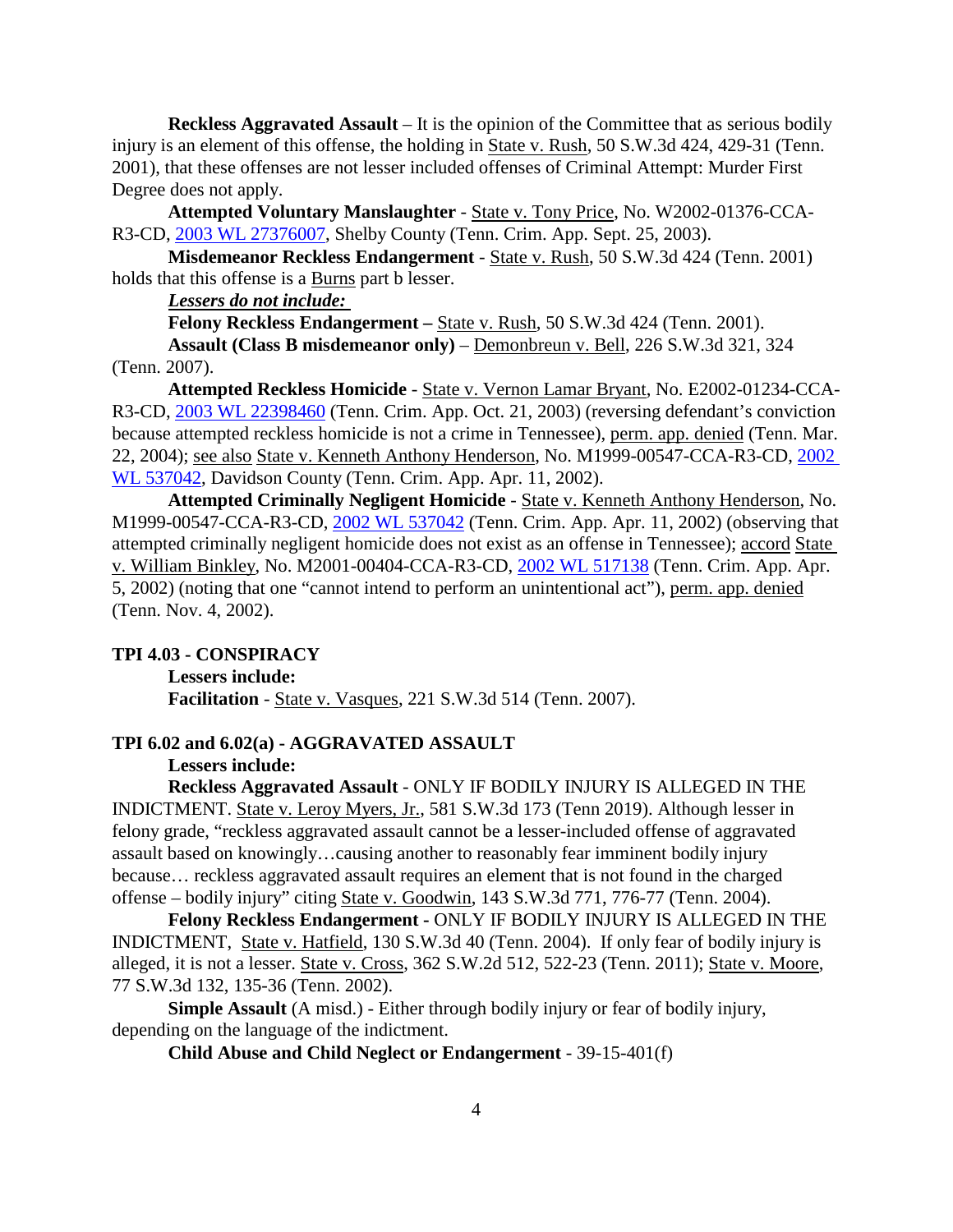**Misdemeanor Assault by Extremely Offensive or Provocative Physical Contact** (B misd.) - ONLY IF BODILY INJURY IS ALLEGED IN THE INDICTMENT. State v. Smiley, 38 S.W.3d 521, 524 (Tenn. 2001).

**TPI 6.03 - RECKLESS ENDANGERMENT w/ DEADLY WEAPON Lessers include:**

**Misdemeanor Reckless Endangerment –** State v. William George Soller, No. E2008- 02420-CCA-R3-CD, [2010 WL 2301748](https://1.next.westlaw.com/Document/I3ff2e17b747211dfa7ada84b8dc24cbf/View/FullText.html?transitionType=UniqueDocItem&contextData=(sc.Search)&userEnteredCitation=2010+WL+2301748) (Tenn. Crim. App. June 9, 2010) (DESIGNATED NOT FOR CITATION), perm. app. denied (Tenn. Jan. 13, 2011).

### *Lessers do not include:*

**Reckless driving** - State v. Lawrence D. Ralph, No. M2013-01100-CCA-R3-CD, [2013](https://1.next.westlaw.com/Document/Id1b159646fed11e38913df21cb42a557/View/FullText.html?navigationPath=Search%2Fv3%2Fsearch%2Fresults%2Fnavigation%2Fi0ad740160000015b3f22fa4f46703c44%3FNav%3DCASE%26fragmentIdentifier%3DId1b159646fed11e38913df21cb42a557%26startIndex%3D1%26contextData%3D%2528sc.Search%2529%26transitionType%3DSearchItem&listSource=Search&listPageSource=0f1b88ce82abb6dcddc8398ada2ae99d&list=CASE&rank=1&sessionScopeId=69b0169314d54bb8abc2d1202414eca523952ec6baa1fe2e86f5b7328ab2c6bb&originationContext=Search%20Result&transitionType=SearchItem&contextData=%28sc.Search%29)  [WL 6835156](https://1.next.westlaw.com/Document/Id1b159646fed11e38913df21cb42a557/View/FullText.html?navigationPath=Search%2Fv3%2Fsearch%2Fresults%2Fnavigation%2Fi0ad740160000015b3f22fa4f46703c44%3FNav%3DCASE%26fragmentIdentifier%3DId1b159646fed11e38913df21cb42a557%26startIndex%3D1%26contextData%3D%2528sc.Search%2529%26transitionType%3DSearchItem&listSource=Search&listPageSource=0f1b88ce82abb6dcddc8398ada2ae99d&list=CASE&rank=1&sessionScopeId=69b0169314d54bb8abc2d1202414eca523952ec6baa1fe2e86f5b7328ab2c6bb&originationContext=Search%20Result&transitionType=SearchItem&contextData=%28sc.Search%29) (Tenn. Crim. App. December 23, 2013) perm. app. denied (Tenn. May 30, 2014).

### **TPI 6.04 - VEHICULAR ASSAULT**

**Lessers include:**

**Driving Under the Influence of an Intoxicant.** State v. Iris A. Jones, No. M2013-00938-CCA-R3-CD, [2014 WL 4101210](https://1.next.westlaw.com/Document/I243f4115298d11e4b4bafa136b480ad2/View/FullText.html?navigationPath=Search%2Fv3%2Fsearch%2Fresults%2Fnavigation%2Fi0ad740360000015b3f2701bf4b246410%3FNav%3DCASE%26fragmentIdentifier%3DI243f4115298d11e4b4bafa136b480ad2%26startIndex%3D1%26contextData%3D%2528sc.Search%2529%26transitionType%3DSearchItem&listSource=Search&listPageSource=f880a47495d55ea04553461a303f8b8c&list=CASE&rank=1&sessionScopeId=69b0169314d54bb8abc2d1202414eca523952ec6baa1fe2e86f5b7328ab2c6bb&originationContext=Search%20Result&transitionType=SearchItem&contextData=%28sc.Search%29) (Tenn. Crim. App. August 20, 2014).

**Felony and Misdemeanor Reckless Endangerment –** State v. William George Soller,

No. E2008-02420-CCA-R3-CD, [2010 WL 2301748](https://1.next.westlaw.com/Document/I3ff2e17b747211dfa7ada84b8dc24cbf/View/FullText.html?transitionType=UniqueDocItem&contextData=(sc.Search)&userEnteredCitation=2010+WL+2301748) (Tenn. Crim. App. June 9, 2010)

(DESIGNATED NOT FOR CITATION), perm. app. denied (Tenn. Jan. 13, 2011).

**Child Abuse and Child Neglect or Endangerment** - 39-15-401(f)

#### **TPI 6.08 and 6.08(a) – DOMESTIC ASSAULT**

#### **Lessers include:**

**Assault** (A misd.) **-** Either through bodily injury or fear of bodily injury, depending on the language of the Domestic Assault indictment. In the opinion of the committee, as Domestic Assault can carry up to two years probation, simple assault is a lesser included offense of domestic assault.

**Misdemeanor Domestic Assault by Extremely Offensive or Provocative Physical Contact**  (B misd.) - ONLY IF BODILY INJURY IS ALLEGED IN THE INDICTMENT State v. Lloyd Arlan Jones, No. M2015-00657-CCA-R3-CD, [2016 WL 158460](https://1.next.westlaw.com/Document/Ifa86c560baed11e59dcad96e4d86e5cf/View/FullText.html?transitionType=UniqueDocItem&contextData=(sc.UserEnteredCitation)&userEnteredCitation=2016+WL+158460) (Tenn. Crim. App. Jan. 14, 2016) perm. app. denied (Tenn. Mar. 30, 2016), assuming as a matter of course that the State v. Smiley, 38 S.W.3d 521, 524 (Tenn. 2001) test applies to domestic assaults the same way it does to assaults.

# **TPI 7.01 - PREMEDITATED FIRST DEGREE MURDER**

**Lessers include:**

**Second Degree Murder -** 40-18-110(g)(1)

**Voluntary Manslaughter** - Lesser statute, 40-18-110(g)(2)

**Reckless Homicide** - State v. Ely, 48 S.W.3d 710, 720-22 (Tenn. 2001) held Reckless Homicide to be a lesser under the **Burns** test, part (b).

**Criminally Negligent Homicide** - State v. Ely, 48 S.W.3d 710, 720-22 (Tenn. 2001) held Reckless Homicide to be a lesser under the Burns test, part (b).

**Child Abuse and Child Neglect or Endangerment** - 39-15-401(f)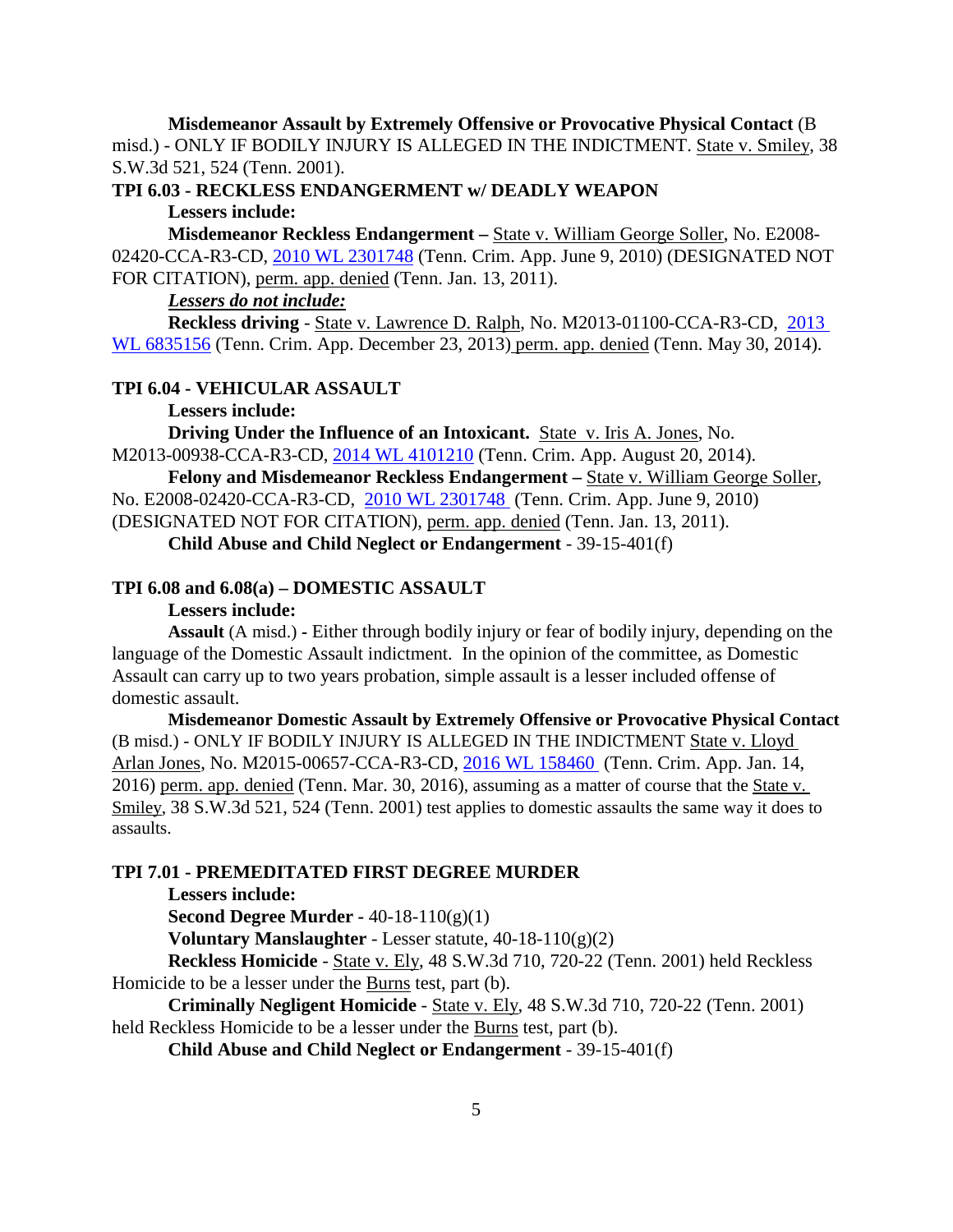#### *Lessers may or may not include***:**

**Aggravated Assault (serious bodily injury), Reckless Endangerment (A misd.)** and **Assault (bodily injury)** - There are several unpublished cases deciding this issue both ways. Some are State v. Paul Graham Manning, No. M2002-00547-CCA-R3-CD, [2003 WL 354510](https://1.next.westlaw.com/Document/Id5dd7176ea9011d9b386b232635db992/View/FullText.html?transitionType=UniqueDocItem&contextData=(sc.Search)&userEnteredCitation=2003+WL+354510) (Tenn. Crim. App. Feb. 14, 2003) (holding that intentional, knowing, or reckless aggravated assault committed by causing serious bodily injury is a lesser included offense of first degree murder under the Burns test, part (a)), perm. app. denied (Tenn. Dec. 15, 2003); accord State v. Lia Bonds, No. W2006-01943-CCA-R3-CD, [2007 WL 3254711,](https://1.next.westlaw.com/Document/If0c4bcad8c5b11dca17de88fefedfab7/View/FullText.html?transitionType=UniqueDocItem&contextData=(sc.Search)&userEnteredCitation=2007+WL+3254711) (Tenn. Crim. App. Nov. 2, 2007) (holding that under Manning, misdemeanor reckless endangerment and assault are lesser included offenses of second degree murder), perm. app. denied (Tenn. April 14, 2008). But see State v. John C. Walker, III, No. M2003-01732-CCA-R3-CD, [2004 WL 1947813](https://1.next.westlaw.com/Document/Id5d5d93debb511d983e7e9deff98dc6f/View/FullText.html?transitionType=UniqueDocItem&contextData=(sc.DocLink)&userEnteredCitation=2004+WL+1947813) (Tenn. Crim. App. Aug. 11, 2004) (holding that no form of aggravated assault is a lesser included offense under Burns, but analyzing only under part (a)), app. granted and case remanded (Tenn. Crim. App. Sept. 24, 2004), on remand, M2005-01432-CCA-RM-CD, [2005 WL 1798758](https://1.next.westlaw.com/Document/I186b691902cb11dab386b232635db992/View/FullText.html?docFamilyGuid=I186b691a02cb11dab386b232635db992&transitionType=History&contextData=%28sc.UserEnteredCitation%29) (Tenn. Crim. App. July 28, 2005), perm. app. denied (Tenn. Dec. 19, 2005). The latest case stating they are not lessers is State v. William Matthew Black, No. M2013-00612-CCA-R3-CD, [2014 WL](https://1.next.westlaw.com/Document/I6619feb3cf8b11e398918a57b3f325e0/View/FullText.html?transitionType=UniqueDocItem&contextData=(sc.Search)&userEnteredCitation=2014+WL+1669965)  [1669965](https://1.next.westlaw.com/Document/I6619feb3cf8b11e398918a57b3f325e0/View/FullText.html?transitionType=UniqueDocItem&contextData=(sc.Search)&userEnteredCitation=2014+WL+1669965) (Tenn. Crim. App. April 25, 2014) perm. app. denied (Tenn. Sept. 22, 2014). "This court has concluded that aggravated assault is not a lesser included offense of first degree murder. See State v. John C. Walker, III, No. M2005-01432-CCA-RM-CD, 2005 Tenn. Crim. App. LEXIS 784, \*27, [\[2005 WL 1798758\]](https://1.next.westlaw.com/Document/I186b691902cb11dab386b232635db992/View/FullText.html?docFamilyGuid=I186b691a02cb11dab386b232635db992&transitionType=History&contextData=%28sc.UserEnteredCitation%29) (Tenn. Crim. App. July 28, 2005) (applying the same test identified in T.C.A. § 40-18-110(f)(1) to conclude that aggravated assault is not a lesser included offense of first degree murder)." Given the lack of clarity, the trial judge may wish to consider charging these offenses if the issue in the trial is not whether there was an assault by the defendant, but whether or not the assault was the cause of death.

### *Lessers do not include***:**

**Vehicular Homicide** - Vincent Love Williams v. Henry Steward, Warden, No. W2011- 01954-CCA-R3-HC, [2012 WL 2308094](https://1.next.westlaw.com/Link/Document/FullText?findType=Y&serNum=2027926745&pubNum=0000999&originatingDoc=I832b249000db11e792ccd0392c3f85a3&refType=RP&originationContext=document&transitionType=DocumentItem&contextData=(sc.Search)) (Tenn. Crim. App. June 18, 2012) at n. 3 ("vehicular homicide is not a lesser included offense of first degree murder. State v. Hester, No. 03C01-9704-CR-00144, 2000 Tenn. Crim. App. LEXIS 275, [2000 WL 294964,](https://1.next.westlaw.com/Document/Ida775f32ea8011d983e7e9deff98dc6f/View/FullText.html?transitionType=UniqueDocItem&contextData=(sc.DocLink)&userEnteredCitation=2000+WL+294964) at \*7 (Tenn. Crim. App. Mar. 22, 2000)").

### **TPI 7.02 - FIRST DEGREE MURDER (DESTRUCTIVE DEVICE OR BOMB) and TPI 7.03- FIRST DEGREE MURDER (KILLING IN PERPETRATION OF OTHER CRIMES)**

#### **Lessers include:**

**Second Degree Murder -** 40-18-110(g)(1)

**Voluntary Manslaughter** - The lesser statute, 40-18-110(g)(2), states that "Voluntary manslaughter is a lesser included offense of premeditated first degree murder and second degree murder," omitting the other two ways to commit First Degree Murder. State v. Ely, 48 S.W.3d 710, 720-22 (Tenn. 2001) held Voluntary Manslaughter to be a lesser included offense under the Burns test, part (b).

**Reckless Homicide and Criminally Negligent Homicide** - State v. Ely, 48 S.W.3d 710, 720-22 (Tenn. 2001) held these offenses to be lessers under the Burns test, part (b).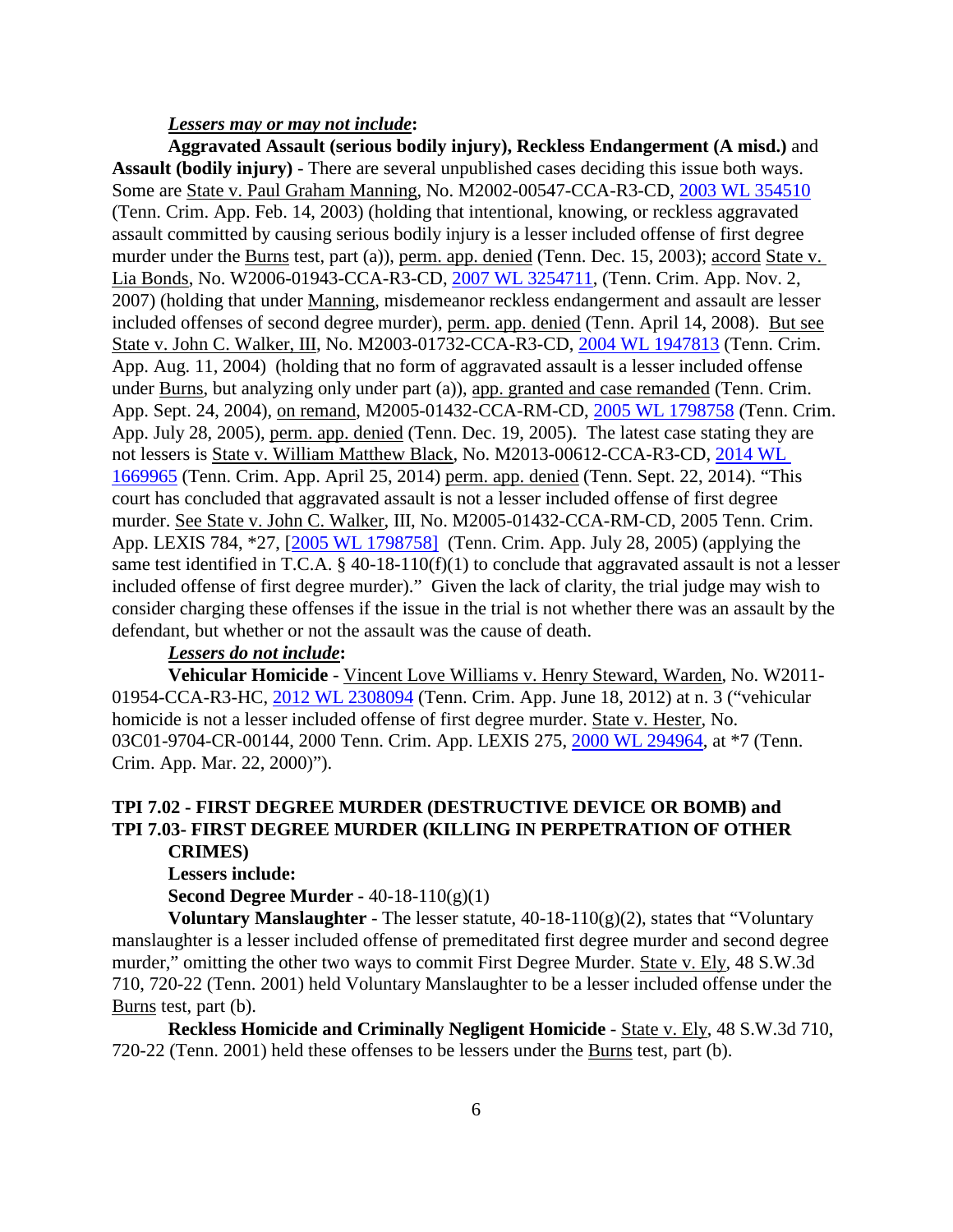**Child Abuse and Child Neglect or Endangerment** - 39-15-401(f) *Lessers do not include***:**

**Vehicular Homicide** - Vincent Love Williams v. Henry Steward, Warden, No. W2011- 01954-CCA-R3-HC, [2012 WL 2308094,](https://1.next.westlaw.com/Link/Document/FullText?findType=Y&serNum=2027926745&pubNum=0000999&originatingDoc=I832b249000db11e792ccd0392c3f85a3&refType=RP&originationContext=document&transitionType=DocumentItem&contextData=(sc.Search)) (Tenn. Crim. App. June 18, 2012) at n. 3 ("vehicular homicide is not a lesser included offense of first degree murder. State v. Hester, No. 03C01-9704-CR-00144, 2000 Tenn. Crim. App. LEXIS 275, [2000 WL 294964,](https://1.next.westlaw.com/Document/Ida775f32ea8011d983e7e9deff98dc6f/View/FullText.html?transitionType=UniqueDocItem&contextData=(sc.DocLink)&userEnteredCitation=2000+WL+294964) at \*7 (Tenn. Crim. App. Mar. 22, 2000)").

**Aggravated Child Abuse** - State v. Godsey, 60 S.W.3d 759, 778 (Tenn. 2000).

**TPI 7.05(a) - SECOND DEGREE MURDER (KNOWING KILLING)**

**Lessers include:**

**Voluntary Manslaughter** - 40-18-110(g)(2)

**Reckless Homicide** - State v. Ely, 48 S.W.3d 710, 720-22 (Tenn. 2001) held Reckless Homicide to be a lesser under the Burns test, part (b).

**Criminally Negligent Homicide** - State v. Ely, 48 S.W.3d 710, 720-22 (Tenn. 2001) held Reckless Homicide to be a lesser under the Burns test, part (b).

**Child Abuse and Child Neglect or Endangerment** - 39-15-401(f)

#### *Lessers may or may not include:*

**Aggravated Assault (serious bodily injury), Reckless Endangerment (A misd.)** and **Assault (bodily injury)** - There are several unpublished cases deciding this issue both ways. Some are State v. Paul Graham Manning, No. M2002-00547-CCA-R3-CD, [2003 WL 354510](https://1.next.westlaw.com/Document/Id5dd7176ea9011d9b386b232635db992/View/FullText.html?transitionType=UniqueDocItem&contextData=(sc.Search)&userEnteredCitation=2003+WL+354510) (Tenn. Crim. App. Feb. 14, 2003) (holding that intentional, knowing, or reckless aggravated assault committed by causing serious bodily injury is a lesser included offense of first degree murder under the Burns test, part (a)), perm. app. denied (Tenn. Dec. 15, 2003); accord State v. Lia Bonds, No. W2006-019430CCA-R3-CD, [2007 WL 3254711,](https://1.next.westlaw.com/Document/If0c4bcad8c5b11dca17de88fefedfab7/View/FullText.html?transitionType=UniqueDocItem&contextData=(sc.Search)&userEnteredCitation=2007+WL+3254711) (Tenn. Crim. App. Nov. 2, 2007) (holding that under Manning, misdemeanor reckless endangerment and assault are lesser included offenses of second degree murder), perm. app. denied (Tenn. April 14, 2008). But see State v. John C. Walker, III, No. M2003-01732-CCA-R3-CD, [2004 WL 1947813](https://1.next.westlaw.com/Document/Id5d5d93debb511d983e7e9deff98dc6f/View/FullText.html?transitionType=UniqueDocItem&contextData=(sc.DocLink)&userEnteredCitation=2004+WL+1947813) (Tenn. Crim. App. Aug. 11, 2004) (holding that no form of aggravated assault is a lesser included offense under Burns, but analyzing only under part (a)), app. granted and case remanded (Tenn. Crim. App. Sept. 24, 2004), on remand, M2005-01432-CCA-RM-CD, [2005 WL 1798758](https://1.next.westlaw.com/Document/I186b691902cb11dab386b232635db992/View/FullText.html?docFamilyGuid=I186b691a02cb11dab386b232635db992&transitionType=History&contextData=%28sc.UserEnteredCitation%29) (Tenn. Crim. App. July 28, 2005), perm. app. denied (Tenn. Dec. 19, 2005). The latest case stating they are not lessers is State v. William Matthew Black, No. M2013-00612-CCA-R3-CD, [2014 WL](https://1.next.westlaw.com/Document/I6619feb3cf8b11e398918a57b3f325e0/View/FullText.html?transitionType=UniqueDocItem&contextData=(sc.Search)&userEnteredCitation=2014+WL+1669965)  [1669965](https://1.next.westlaw.com/Document/I6619feb3cf8b11e398918a57b3f325e0/View/FullText.html?transitionType=UniqueDocItem&contextData=(sc.Search)&userEnteredCitation=2014+WL+1669965) (Tenn. Crim. App. April 25, 2014) perm. app. denied (Tenn. Sept. 22, 2014). "This court has concluded that aggravated assault is not a lesser included offense of first degree murder. See State v. John C. Walker, III, No. M2005-01432-CCA-RM-CD, 2005 Tenn. Crim. App. LEXIS 784, \*27, [\[2005 WL 1798758\]](https://1.next.westlaw.com/Document/I186b691902cb11dab386b232635db992/View/FullText.html?docFamilyGuid=I186b691a02cb11dab386b232635db992&transitionType=History&contextData=%28sc.UserEnteredCitation%29) (Tenn. Crim. App. July 28, 2005) (applying the same test identified in T.C.A. § 40-18-110(f)(1) to conclude that aggravated assault is not a lesser included offense of first degree murder)." Given the lack of clarity, the trial judge may wish to consider charging these offenses if the issue in the trial is not whether there was an assault by the defendant, but whether or not the assault was the cause of death.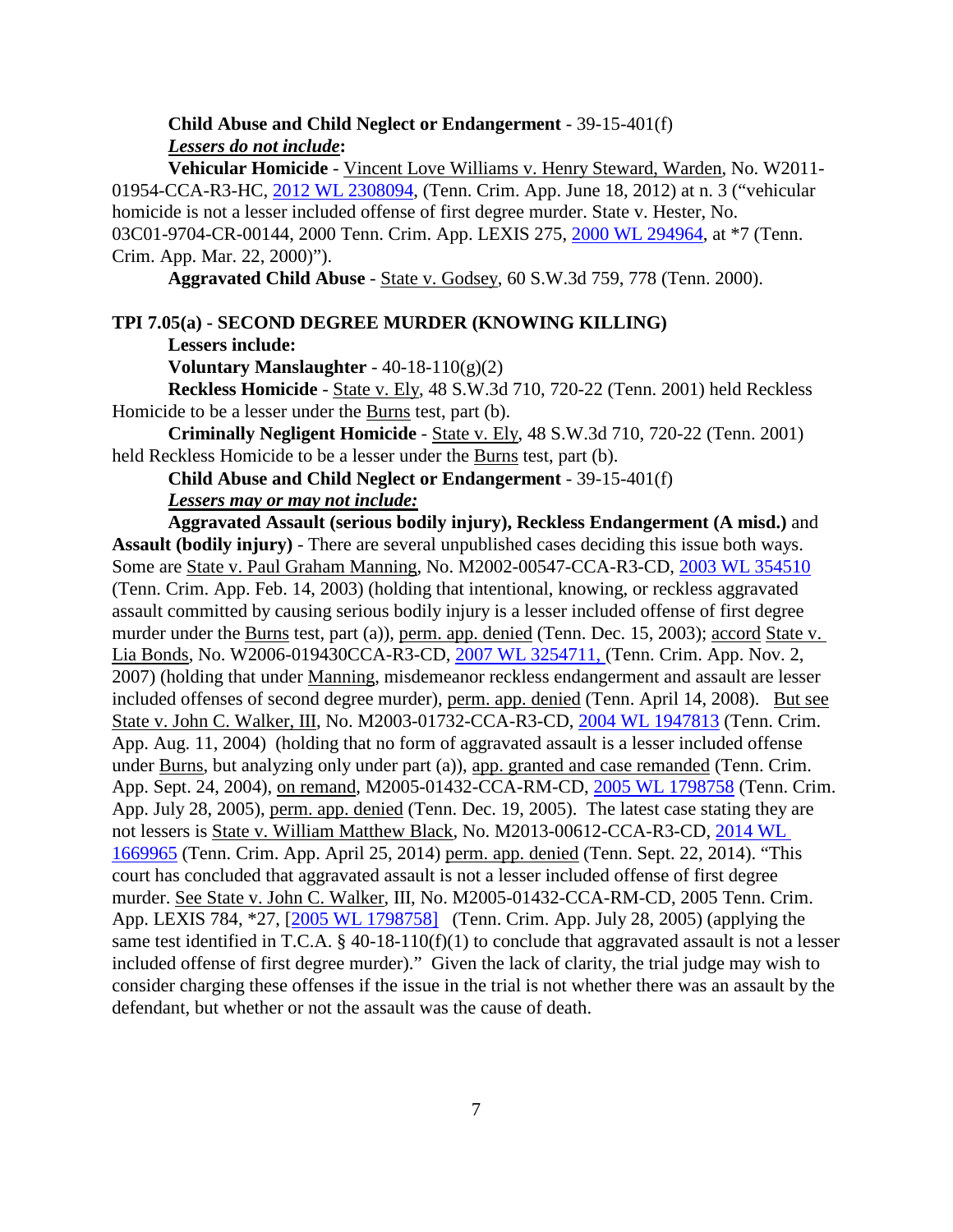*Lessers do not include***:**

**Assisted Suicide (39-13-216) -** State v. Wendi Nicole Garrison, No. E2011-00496-CCA-R3-CD, [2012 WL 3079238](https://1.next.westlaw.com/Document/I0005e9b4db1111e1b66bbd5332e2d275/View/FullText.html?transitionType=UniqueDocItem&contextData=(sc.Search)&userEnteredCitation=2012+WL+3079238) (Tenn. Crim. App. July 27, 2012), perm. app. denied (Tenn. January 14, 2013).

# **TPI 7.07 - CRIMINALLY NEGLIGENT HOMICIDE**

**Lessers include:** 

**Child Abuse and Child Neglect or Endangerment** - 39-15-401(f) *Lessers do not include***:**

**Felony Reckless Endangerment and Misdemeanor Reckless Endangerment** - State v. Michael Ashley, No. W2004-01319-CCA-MR3-CD, [2006 WL 889567](https://1.next.westlaw.com/Document/I38eb04b5c63a11daa514dfb5bc366636/View/FullText.html?transitionType=UniqueDocItem&contextData=(sc.Search)&userEnteredCitation=2006+WL+889567) (Tenn. Crim. App. Apr. 5, 2006) (holding that neither felony nor misdemeanor reckless endangerment are lesser included offenses under Burns (b)(1) because the requisite intent for reckless endangerment is a greater mens rea than required for criminally negligent homicide).

### **TPI 7.08 -VEHICULAR HOMICIDE**

#### **Lessers include:**

**DUI** if the homicide was by 7.08(b) (Intoxication) or 7.08(c) (.08% or greater alcohol content). State v. Thomas W. Cothran, No. M2005-00559-CCA-R3-CD, [2005 WL 3199275](https://1.next.westlaw.com/Document/Id89e6c8162d811daa20eccddde63d628/View/FullText.html?transitionType=UniqueDocItem&contextData=(sc.Search)&userEnteredCitation=2005+WL+3199275) (Tenn. Crim. App. Nov. 29, 2005) (holding that dual convictions for vehicular homicide and DUI violate Double Jeopardy because the "evidence essential to the vehicular homicide by intoxication conviction is inclusive of the evidence necessary to prove DUI"), perm. app. denied (Tenn. May 1, 2006).

**Reckless Homicide, Criminally Negligent Homicide and Reckless Driving** if the homicide was by 7.08(a) (Reckless Conduct) or 7.08(d) (Drag Racing).

**Child Abuse and Child Neglect or Endangerment** - 39-15-401(f)

# **TPI 8.03 - ESPECIALLY AGGRAVATED KIDNAPPING (by a deadly weapon or with serious bodily injury)**

### **Lessers include:**

 **Aggravated Kidnapping** - State v. Tracy F. Leonard, No. M2001-00368-CCA-R3-CD, [2002 WL 1987963](https://1.next.westlaw.com/Document/I5d10c1b7ea9b11d99439b076ef9ec4de/View/FullText.html?transitionType=UniqueDocItem&contextData=(sc.Search)&userEnteredCitation=2002+WL+1987963) (Tenn. Crim. App. Aug. 28, 2002), perm. app. denied (Tenn. Dec. 16, 2002).

**Kidnapping** - State v. Gary Lee Miller, No. M1998-00788-CCA-R3-CD, [2000 WL](https://1.next.westlaw.com/Document/Ida7b2fc9ea8011d983e7e9deff98dc6f/View/FullText.html?transitionType=UniqueDocItem&contextData=(sc.Search)&userEnteredCitation=2000+WL+246452)  [246452](https://1.next.westlaw.com/Document/Ida7b2fc9ea8011d983e7e9deff98dc6f/View/FullText.html?transitionType=UniqueDocItem&contextData=(sc.Search)&userEnteredCitation=2000+WL+246452) (Tenn. Crim. App. Nov. 6, 2000), (holding it is a Burns part b lesser), perm. app. denied (Tenn. Nov. 6, 2000).

**False Imprisonment** - State v. Evangeline Combs & Joseph D. Combs, Nos. E2000- 02801-CCA-R3-CD, E2000-2800-CCA-R3-CD, [2002 WL 31118329 \(](https://1.next.westlaw.com/Document/I5d0d8d6bea9b11d99439b076ef9ec4de/View/FullText.html?transitionType=UniqueDocItem&contextData=(sc.Search)&userEnteredCitation=2002+WL+31118329)Tenn. Crim. App. Sept. 25, 2002), perm. app. denied (Tenn. Jan. 27, 2003).

### *Lessers do not include***:**

**Aggravated Assault** - State v. Evangeline Combs & Joseph D. Combs, Nos. E2000- 02801-CCA-R3-CD, E2000-2800-CCA-R3-CD, [2002 WL 31118329](https://1.next.westlaw.com/Document/I5d0d8d6bea9b11d99439b076ef9ec4de/View/FullText.html?transitionType=UniqueDocItem&contextData=(sc.Search)&userEnteredCitation=2002+WL+31118329) (Tenn. Crim. App. Sept.) 25, 2002) (noting that the nature of the crimes is dissimilar and holding that aggravated assault is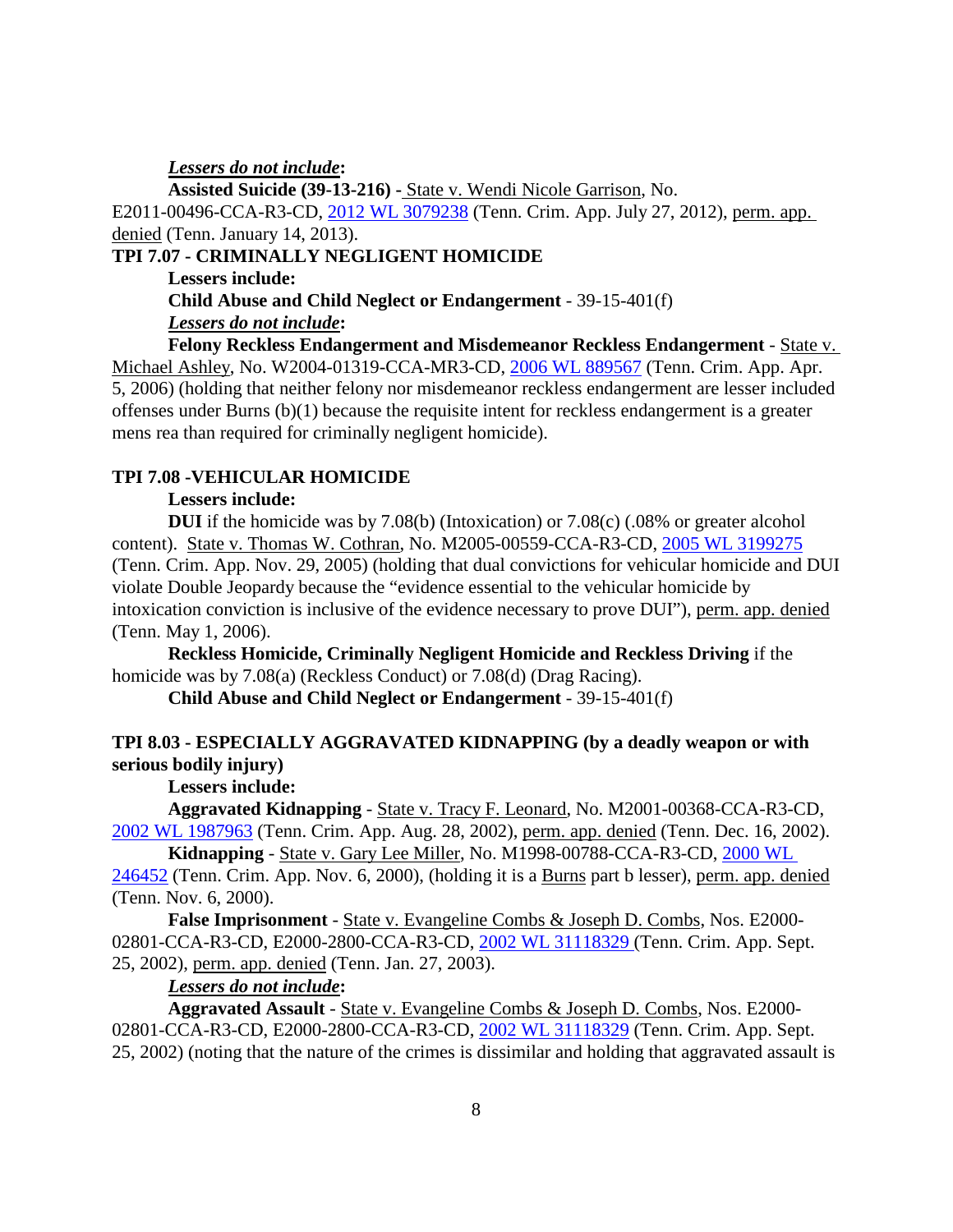not a lesser included because assault requires intent to cause injury while kidnapping requires confinement that results in injury), perm. app. denied (Tenn. Jan. 27, 2003).

#### **TPI 9.01 - ROBBERY**

#### **Lessers include:**

**Theft** - State v. Hayes, 7 S.W.3d 52, 56 (Tenn. Crim. App. 1999).

### **TPI 9.02 – AGGRAVATED ROBBERY**

**Lessers include: Robbery and Theft** - State v. Hayes, 7 S.W.3d 52, 56 (Tenn. Crim. App. 1999). **Aggravated assault** - State v. Franklin, 130 S.W.3d 789, 798 (Tenn. Crim. App. 2003)

### **TPI 9.03 - ESPECIALLY AGGRAVATED ROBBERY**

**Lessers include:**

**Aggravated Robbery** - State v. Locke, 90 S.W.3d 663, 674 (Tenn. 2002). **Robbery** - State v. Allen, 69 S.W.3d 181, 187 (Tenn. 2002).

**Aggravated Assault and Assault**- State v. Swift, 308 S.W.3d 827, 832 n.6 (Tenn.

#### 2010).

**Theft** - State v. Bowles, 52 S.W.3d 69, 79-80 (Tenn. 2001).

**Unauthorized Use of an Automobile** - State v. John David Palmer, No. W1999-01310- CCA-R3-CD, [2001 WL 124527](https://1.next.westlaw.com/Document/I89052b62ea9e11d9b386b232635db992/View/FullText.html?transitionType=UniqueDocItem&contextData=(sc.Search)&userEnteredCitation=2001+WL+124527) (Tenn. Crim. App. Feb. 7, 2001), perm. app. denied (Tenn. June 18, 2001); State v. David Michael Gamble, No. 03C01-9812-CR-0042, [2000 WL 45718](https://1.next.westlaw.com/Document/Ida86c885ea8011d983e7e9deff98dc6f/View/FullText.html?transitionType=UniqueDocItem&contextData=(sc.Search)&userEnteredCitation=2000+WL+45718) (Tenn. Crim. App. Jan. 21, 2000) (renumbered E1998-00014-CCA-R3-CD); State v. James McClennon, No. M2002-00153-CCA-R3-CD, [2003 WL 21458671](https://1.next.westlaw.com/Document/Id5cb220bea9011d9b386b232635db992/View/FullText.html?transitionType=UniqueDocItem&contextData=(sc.Search)&userEnteredCitation=2003+WL+21458671) (Tenn. Crim. App. June 24, 2003), all applying the Burns test, part (b).

#### **TPI 9.04 - CARJACKING**

### **Lessers include:**

**Unauthorized use of a motor vehicle (joyriding)** - State v. Troy Ector, No. W2011- 02039-CCA-R3-CD, [2012 WL 3201985](https://1.next.westlaw.com/Document/Ic918a36ae19411e1b60bb297d3d07bc5/View/FullText.html?transitionType=UniqueDocItem&contextData=(sc.Search)&userEnteredCitation=2012+WL+3201985) (Tenn. Crim. App. August 8, 2012) (holding it is a Burns part b lesser) perm. app. denied (Tenn. January 14, 2013).

### *Lessers do not include***:**

**Robbery and Theft** - State v. Wilson, 211 S.W.3d 714, 722 (Tenn. 2007) (holding that robbery and theft are not lesser included offenses of carjacking because robbery and theft require that the defendant have the intent to deprive the owner of the property, whereas carjacking only requires an intentional or knowing taking.)

#### **TPI 10.01 - AGGRAVATED RAPE**

#### **Lessers include:**

**Aggravated Sexual Battery, Sexual Battery by an Authority Figure, Sexual Battery -**  $40-18-110(g)$ .

**Rape** - Rashe Moore v. State, No. W2013-00674-CCA-R3-PC (Tenn. Crim. App. April 22, 2014) aff'd by Moore v State, 485 S.W.3d 411, 424 (Tenn. 2016) without deciding the lesser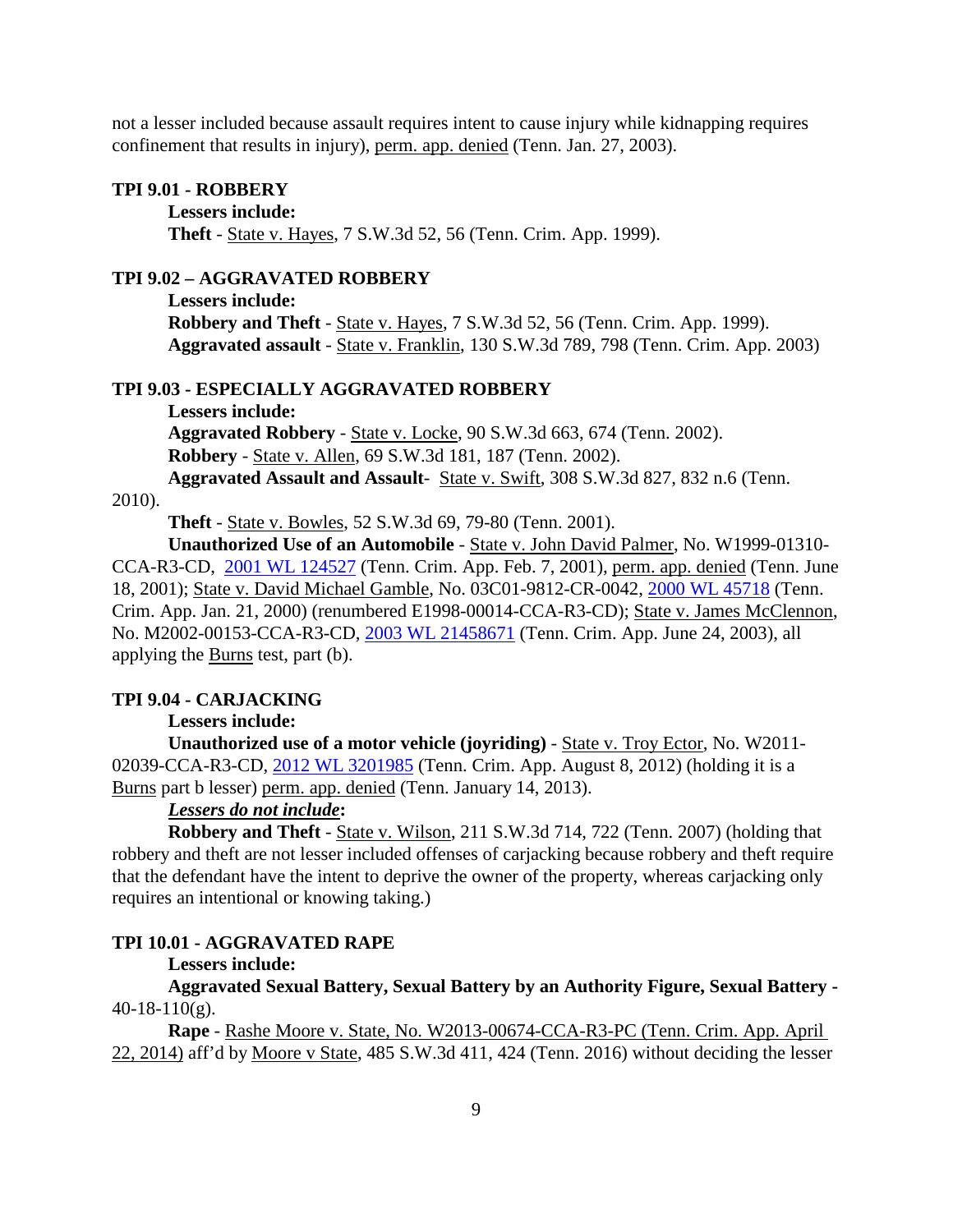included issue; State v. Haskel D. Finch, No. M2001-00340-CCA-R3-CD, [2002 WL 1204931](https://1.next.westlaw.com/Document/I8b8c0f3cea9c11d98ac8f235252e36df/View/FullText.html?transitionType=UniqueDocItem&contextData=(sc.Search)&userEnteredCitation=2002+WL+1204931) (Tenn. Crim. App. June 5, 2002), perm. app. denied (Tenn. Oct. 28, 2002).

**Child Abuse and Child Neglect or Endangerment** - 39-15-401(f). *Lessers may or may not include:*

**Class B Misdemeanor Assault -** In *State v. Prentis Lee*, No. W2015-01538-CCA-R3- CD, [2016 WL 6915582](https://1.next.westlaw.com/Document/I0e9992f0b37511e6afc8be5a5c08bae9/View/FullText.html?transitionType=UniqueDocItem&contextData=(sc.DocLink)&userEnteredCitation=2016+WL+6915582) (Tenn. Crim. App. Nov. 23, 2016), at \*25, perm. app. denied (Tenn. April 13, 2017), the court held as follows:

[t]his court has recognized that assault through extremely offensive or provocative contact is a lesser-included offense of rape by force or coercion. *See State v. David Gene Hooper*, No. E2004-01053-CCA-R3-CD, [2005 WL 1981789,](https://1.next.westlaw.com/Document/Ic73f8fc60f9b11da974abd26ac2a6030/View/FullText.html?transitionType=UniqueDocItem&contextData=(sc.UserEnteredCitation)&userEnteredCitation=2005+WL+1981789) at \*13 (Tenn. Crim. App. Aug. 16, 2005); *see also State v. Michael Elvis Green*, No. W2001-00455-CCA-R3- CD, [2002 WL 1482680,](https://1.next.westlaw.com/Document/I5d17c69cea9b11d99439b076ef9ec4de/View/FullText.html?transitionType=UniqueDocItem&contextData=(sc.UserEnteredCitation)&userEnteredCitation=2002+WL+1482680) at \*6 (Tenn. Crim. App. Mar. 8, 2002) (stating that "it is arguable that Class B misdemeanor assault is a lesser-included offense of rape" under part (b) of *Burns*). While the Defendant was not convicted of rape by force or coercion, this court also has recognized that assault through extremely offensive or provocative contact is a lesser-included offense of rape without consent. *See State v. Haskel D. Finch*, No. M2001-00340-CCA-R3-CD, [2002 WL 1204931,](https://1.next.westlaw.com/Document/I8b8c0f3cea9c11d98ac8f235252e36df/View/FullText.html?transitionType=UniqueDocItem&contextData=(sc.Search)&userEnteredCitation=2002+WL+1204931) at \*14-15 (Tenn. Crim. App. June 5, 2002).

### *Lessers do not include***:**

**Aggravated Assault** - Robert James Yoreck, III, No. M2001-02448-CCA-R3, [2003 WL](https://1.next.westlaw.com/Document/I2b1eca1ae99411d98ac8f235252e36df/View/FullText.html?transitionType=UniqueDocItem&contextData=(sc.DocLink)&userEnteredCitation=2003+WL+141051)  [141051](https://1.next.westlaw.com/Document/I2b1eca1ae99411d98ac8f235252e36df/View/FullText.html?transitionType=UniqueDocItem&contextData=(sc.DocLink)&userEnteredCitation=2003+WL+141051) (Tenn. Crim. App. Jan. 15, 2003), rev'd on other grounds (Tenn. Apr. 22, 2004) (holding that aggravated assault, which requires that the defendant intentionally or knowingly cause serious bodily injury to the victim or intentionally or knowingly cause bodily injury while using or displaying a deadly weapon, is not a lesser included offense of *rape accomplished by force or coercion*).

**Spousal Rape** - State v. Dominy, 6 S.W.3d 472, 477-78 (Tenn. 1999).

**Incest** - William Hackworth v. State, No. M2003-02148-CCA-R3-PC, [2004 WL](https://1.next.westlaw.com/Document/Ia42d249fea7711d98ac8f235252e36df/View/FullText.html?transitionType=UniqueDocItem&contextData=(sc.Search)&userEnteredCitation=2004+WL+1686610)  [1686610](https://1.next.westlaw.com/Document/Ia42d249fea7711d98ac8f235252e36df/View/FullText.html?transitionType=UniqueDocItem&contextData=(sc.Search)&userEnteredCitation=2004+WL+1686610) (Tenn. Crim. App. July 28, 2004).

**Statutory Rape** - State v. Stokes, 24 S.W.3d 303, 305-06 (Tenn. 2000) (holding that statutory rape is not a lesser included offense of rape).

### **TPI 10.02 - RAPE**

#### **Lessers include:**

**Sexual Battery and Sexual Battery by an Authority Figure** - 40-18-110(g)(4). **Child Abuse and Child Neglect or Endangerment** - 39-15-401(f)

## *Lessers may or may not include:*

**Class B Misdemeanor Assault -** In *State v. Prentis Lee*, No. W2015-01538-CCA-R3- CD, [2016 WL 6915582](https://1.next.westlaw.com/Document/I0e9992f0b37511e6afc8be5a5c08bae9/View/FullText.html?transitionType=UniqueDocItem&contextData=(sc.DocLink)&userEnteredCitation=2016+WL+6915582) (Tenn. Crim. App. Nov. 23, 2016), at \*25, perm. app. denied (Tenn. April 13, 2017), the court held as follows:

[t]his court has recognized that assault through extremely offensive or provocative contact is a lesser-included offense of rape by force or coercion. *See State v. David Gene Hooper*, No. E2004-01053-CCA-R3-CD, [2005 WL 1981789,](https://1.next.westlaw.com/Document/Ic73f8fc60f9b11da974abd26ac2a6030/View/FullText.html?transitionType=UniqueDocItem&contextData=(sc.UserEnteredCitation)&userEnteredCitation=2005+WL+1981789) at \*13 (Tenn. Crim. App. Aug. 16, 2005); *see also State v. Michael Elvis Green*, No. W2001-00455-CCA-R3- CD,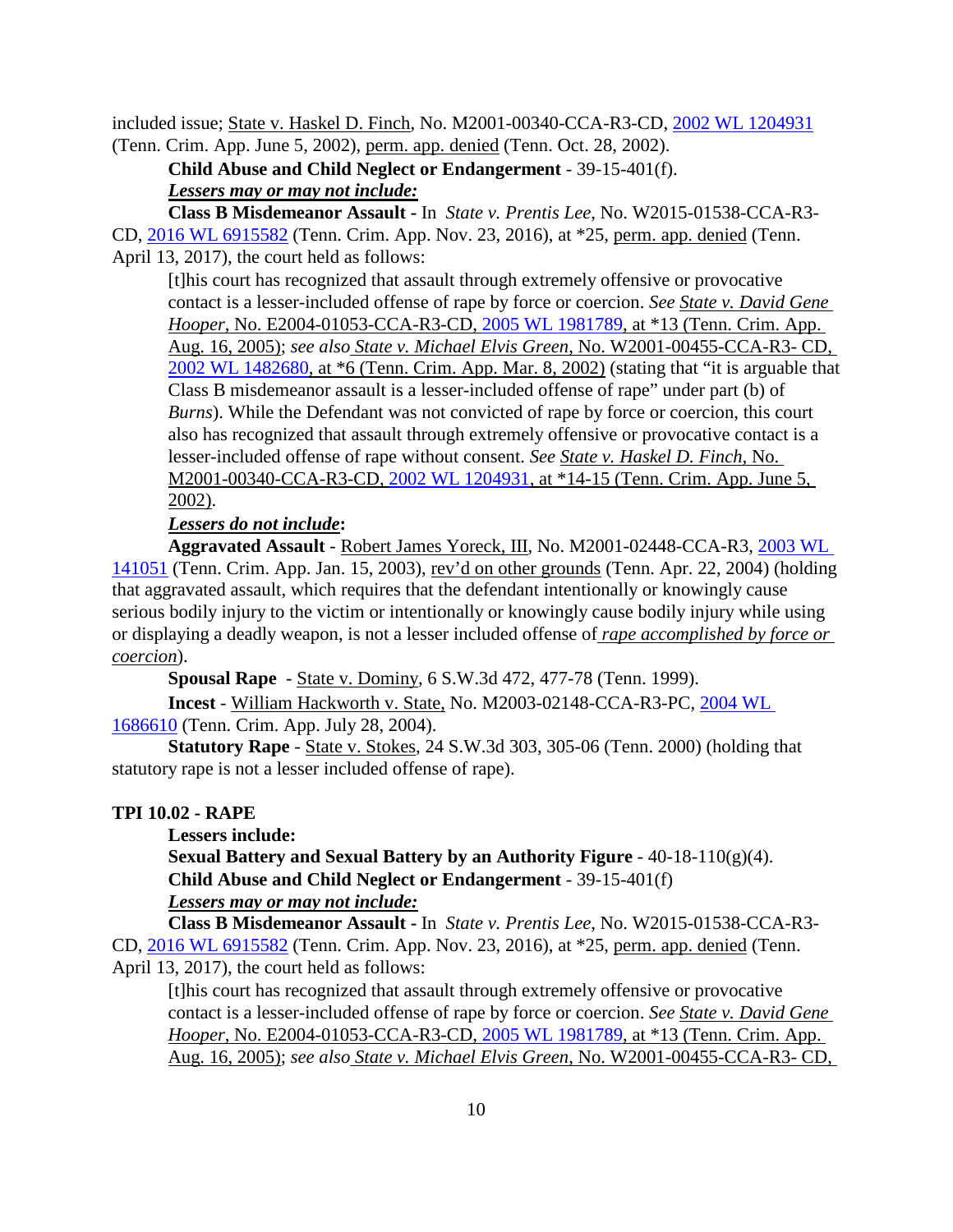[2002 WL 1482680,](https://1.next.westlaw.com/Document/I5d17c69cea9b11d99439b076ef9ec4de/View/FullText.html?transitionType=UniqueDocItem&contextData=(sc.UserEnteredCitation)&userEnteredCitation=2002+WL+1482680) at \*6 (Tenn. Crim. App. Mar. 8, 2002) (stating that "it is arguable that Class B misdemeanor assault is a lesser-included offense of rape" under part (b) of *Burns*). While the Defendant was not convicted of rape by force or coercion, this court also has recognized that assault through extremely offensive or provocative contact is a lesser-included offense of rape without consent. *See State v. Haskel D. Finch*, No. M2001-00340-CCA-R3-CD, [2002 WL 1204931,](https://1.next.westlaw.com/Document/I8b8c0f3cea9c11d98ac8f235252e36df/View/FullText.html?transitionType=UniqueDocItem&contextData=(sc.Search)&userEnteredCitation=2002+WL+1204931) at \*14-15 (Tenn. Crim. App. June 5, 2002).

# *Lessers do not include:*

**Statutory Rape** - State v. Stokes, 24 S.W.3d 303, 306 (Tenn. 2000). **Incest** - State v. Brittman, 639 S.W.2d 652, 654 (Tenn. 1982).

### **TPI 10.03 - AGGRAVATED SEXUAL BATTERY**

**Lessers include:**

**Sexual Battery by an Authority Figure, Sexual Battery -** 40-18-110(g). **Child Abuse and Child Neglect or Endangerment** - 39-15-401(f)

**Class B Misdemeanor Assault** - State v. Swindle, 30 S.W.3d 289, 292-93 (Tenn. 2000) (applying the Burns test, part (b)(2), to hold that Class B misdemeanor assault is a lesser included offense of aggravated sexual battery).

# *Lessers do not include***:**

**Incest** - William Hackworth v. State, No. M2003-02148-CCA-R3-PC, [2004 WL](https://1.next.westlaw.com/Document/Ia42d249fea7711d98ac8f235252e36df/View/FullText.html?transitionType=UniqueDocItem&contextData=(sc.Search)&userEnteredCitation=2004+WL+1686610)  [1686610](https://1.next.westlaw.com/Document/Ia42d249fea7711d98ac8f235252e36df/View/FullText.html?transitionType=UniqueDocItem&contextData=(sc.Search)&userEnteredCitation=2004+WL+1686610) (Tenn. Crim. App. July 28, 2004).

#### **TPI 10.12 – RAPE OF A CHILD**

**Lessers include:** 

**Aggravated Sexual Battery (Child Under Age 13) –** State v. Howard, 504 S.W.3d 260 (Tenn.2016), and 40-18-110(g).

**Child Abuse and Child Neglect or Endangerment** - 39-15-401(f).

**Class B Misdemeanor Assault** - State v. Elkins, 83 S.W.3d 706 (Tenn. 2002) (holding that Class B misdemeanor assault is a lesser included offense of aggravated sexual battery due to Burns part b. See also State v. Swindle, 30 S.W.3d 289, 292-93 (Tenn. 2000).

### *Lessers do not include***:**

**Rape** - State v. Evangeline Combs & Joseph D. Combs, Nos. E2000-02801-CCA-R3- CD, E2000-2800-CCA-R3-CD, [2002 WL 31118329](https://1.next.westlaw.com/Document/I5d0d8d6bea9b11d99439b076ef9ec4de/View/FullText.html?transitionType=UniqueDocItem&contextData=(sc.Search)&userEnteredCitation=2002+WL+31118329) (Tenn. Crim. App. Sept. 25, 2002) (holding that rape is not a lesser included offense of aggravated rape involving sexual penetration of a victim under age thirteen (T.C.A. § 39-2-603(4), which was repealed in 1989) because rape requires that one of three circumstances (force or coercion, mentally or physically defective victim, or accomplished by fraud) must accompany the penetration), perm. app. denied (Tenn. Jan. 27, 2003).

**Incest** - Studdard v. State, 182 S.W.3d 283, 286 (Tenn. 2005).

**Statutory Rape** - State v. Ealey, 959 S.W.2d 605, 610-11 (Tenn. Crim. App. 1997).

**Aggravated Assault** - State v. Eric R. Hinton, No. E2007-00657-CCA-R3-CD, [2008 WL](https://1.next.westlaw.com/Document/I178471becada11ddbc7bf97f340af743/View/FullText.html?transitionType=UniqueDocItem&contextData=(sc.Search)&userEnteredCitation=2008+WL+5206434) 

[5206434](https://1.next.westlaw.com/Document/I178471becada11ddbc7bf97f340af743/View/FullText.html?transitionType=UniqueDocItem&contextData=(sc.Search)&userEnteredCitation=2008+WL+5206434) (Tenn. Crim. App. December 15, 2008) perm. app. denied (Tenn. May 4, 2009).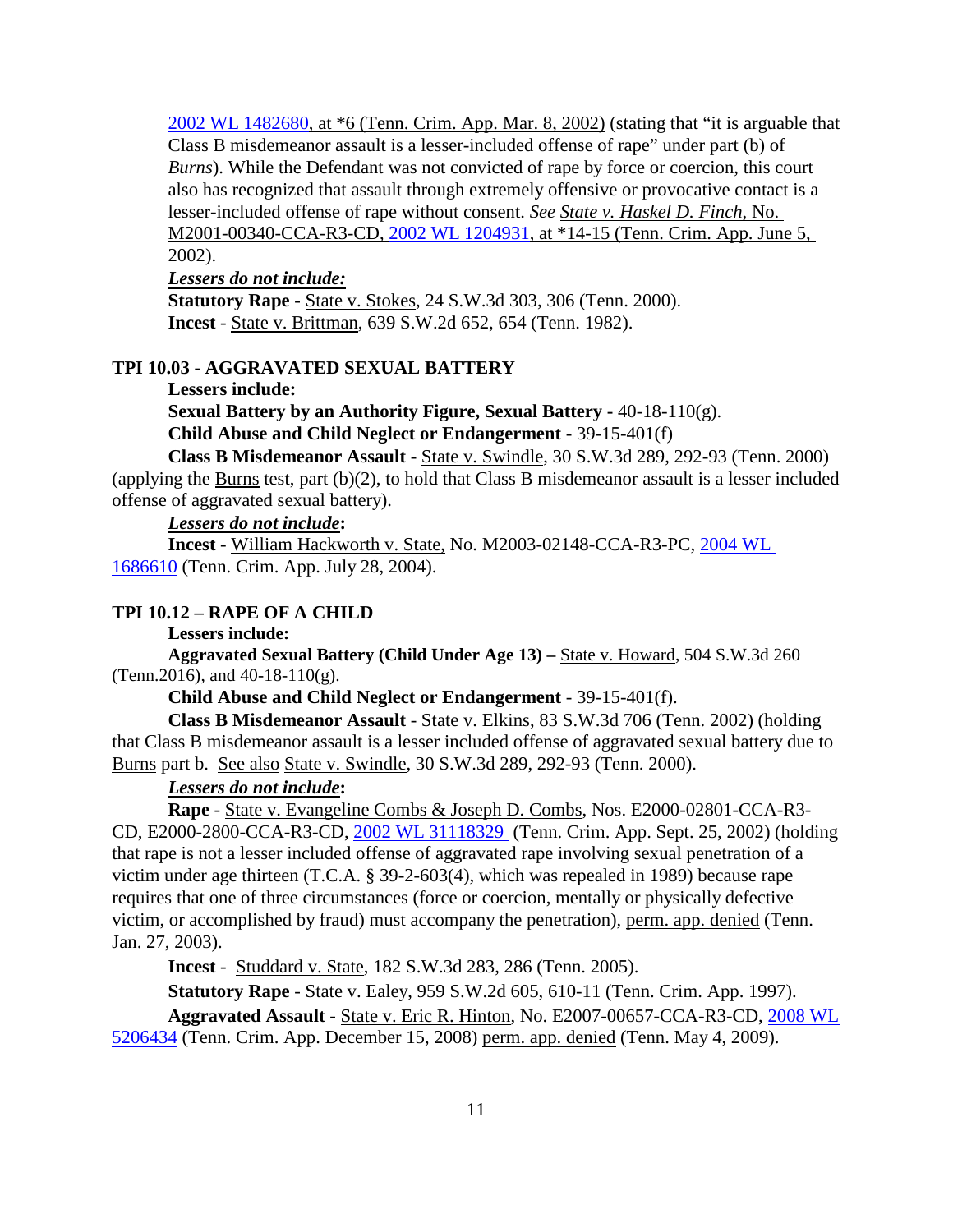#### **TPI 11.01 - THEFT**

**Lessers may include: Unauthorized Use of an Automobile (only if the theft was not in failing to return rental property)** - State v. David Michael Gamble, No. 03C01-9812-CR-0042, [2000 WL](https://1.next.westlaw.com/Document/Ida86c885ea8011d983e7e9deff98dc6f/View/FullText.html?transitionType=UniqueDocItem&contextData=(sc.Search)&userEnteredCitation=2000+WL+45718) 

[45718](https://1.next.westlaw.com/Document/Ida86c885ea8011d983e7e9deff98dc6f/View/FullText.html?transitionType=UniqueDocItem&contextData=(sc.Search)&userEnteredCitation=2000+WL+45718) (Tenn. Crim. App. Jan. 21, 2000) (renumbered E1998-00014-CCA-R3-CD) (holding that unauthorized use of an automobile is a lesser included offense of theft of a vehicle under part (b) of Burns, because unauthorized use contains a "different mental state indicating a lesser kind of culpability because the offender need not have the intent to deprive the owner of the vehicle" and "the taking of a vehicle without the intent to deprive the owner of that vehicle causes less serious harm or risk of harm to the owner and the property because the owner is more likely to get the property back"); accord State v. James McClennon, No. M2002-00153-CCA-R3-CD, [2003 WL](https://1.next.westlaw.com/Document/Id5cb220bea9011d9b386b232635db992/View/FullText.html?transitionType=UniqueDocItem&contextData=(sc.Search)&userEnteredCitation=2003+WL+21458671)  [21458671](https://1.next.westlaw.com/Document/Id5cb220bea9011d9b386b232635db992/View/FullText.html?transitionType=UniqueDocItem&contextData=(sc.Search)&userEnteredCitation=2003+WL+21458671) (Tenn. Crim. App. June 24, 2003) (relying on Gamble and pre-Burns cases); compare State v. William Belchia, No. W2004-01168-CCA-R3-CD, [2005 WL 729166](https://1.next.westlaw.com/Document/I82ef25a7eb4211d983e7e9deff98dc6f/View/FullText.html?transitionType=UniqueDocItem&contextData=(sc.Search)&userEnteredCitation=2005+WL+729166) (Tenn. Crim. App. Mar. 30, 2005) (holding that although unauthorized use of an automobile is a lesser included offense of theft of an automobile, a jury instruction was not warranted when theft was based upon failure to return rental car and no evidence supported unauthorized use as opposed to theft), perm. app. denied (Tenn. Feb. 21, 2006).

#### *Lessers do not include***:**

**Unauthorized Use of an Automobile (if the theft was in failing to return rental** 

**property)** - State v. William Belchia, No. W2004-01168-CCA-R3-CD, [2005 WL 729166](https://1.next.westlaw.com/Document/I82ef25a7eb4211d983e7e9deff98dc6f/View/FullText.html?transitionType=UniqueDocItem&contextData=(sc.Search)&userEnteredCitation=2005+WL+729166) (Tenn. Crim. App. Mar. 30, 2005), perm. app. denied (Tenn. Feb. 21, 2006).

#### **TPI 11.35- IDENTITY THEFT**

#### *Lessers do not include***:**

**Theft, Fraudulent Use of a Driver's License, Criminal Impersonation** - Montorius G. Herron v. State, No. W2012-00482-CCA-R3-PC, [2012 WL 5416595](https://1.next.westlaw.com/Document/I13865f7c28f811e2b11ea85d0b248d27/View/FullText.html?transitionType=UniqueDocItem&contextData=(sc.Search)&userEnteredCitation=2012+WL+5416595) (Tenn. Crim. App. November 6, 2012); State v. Ronald Bowman, No. W2003-02389-CCA-R3-CD, [2005 WL 94365](https://1.next.westlaw.com/Link/Document/FullText?findType=Y&serNum=2005996510&pubNum=0000999&originatingDoc=I77df5c20f5a311e69f02f3f03f61dd4d&refType=RP&originationContext=document&transitionType=DocumentItem&contextData=(sc.Search)) (Tenn. Crim. App. Jan. 13, 2005), perm. app. denied (Tenn. May 23, 2005).

**Fraudulent Use of a Credit Card** – Tehren Wilson v. State, No. W2016-00770-CCA-R3-PC, [2017 WL 1041593](https://1.next.westlaw.com/Document/Ia0782f300d8211e79c1dcfeada4fe8e0/View/FullText.html?navigationPath=Search%2Fv3%2Fsearch%2Fresults%2Fnavigation%2Fi0ad740370000015d637b479ca110091a%3FNav%3DCASE%26fragmentIdentifier%3DIa0782f300d8211e79c1dcfeada4fe8e0%26startIndex%3D1%26contextData%3D%2528sc.Search%2529%26transitionType%3DSearchItem&listSource=Search&listPageSource=6f4f3ebf26107726c1d07e40b5d0df46&list=ALL&rank=1&sessionScopeId=bc8c4458c304503cf447e9f67e78b6548691a748041640f1954cc946e5c4b1ac&originationContext=Search%20Result&transitionType=SearchItem&contextData=%28sc.Search%29) (Tenn. Crim. App. Mar. 17, 2017) perm. app. denied (Tenn. Jul. 19, 2017).

### **TPI 13.02 - AGGRAVATED ARSON (destruction of structure or place of worship)** *Lessers do not include***:**

**Setting Fire to Personal Property or Land** - State v. Gene Shelton Rucker, Jr., No. E2002-02101-CCA-R3-CD, [2004 WL 2827004](https://1.next.westlaw.com/Document/I82f28105eb4211d983e7e9deff98dc6f/View/FullText.html?transitionType=UniqueDocItem&contextData=(sc.DocLink)&userEnteredCitation=2004+WL+2827004) (Tenn. Crim. App. Dec. 22, 2003) (holding that setting fire to personal property or land is not a lesser when the defendant is accused in indictment of destruction of structure or place of worship), perm. app. denied (Tenn. Mar. 21, 2005).

### **TPI 14.02 - AGGRAVATED BURGLARY**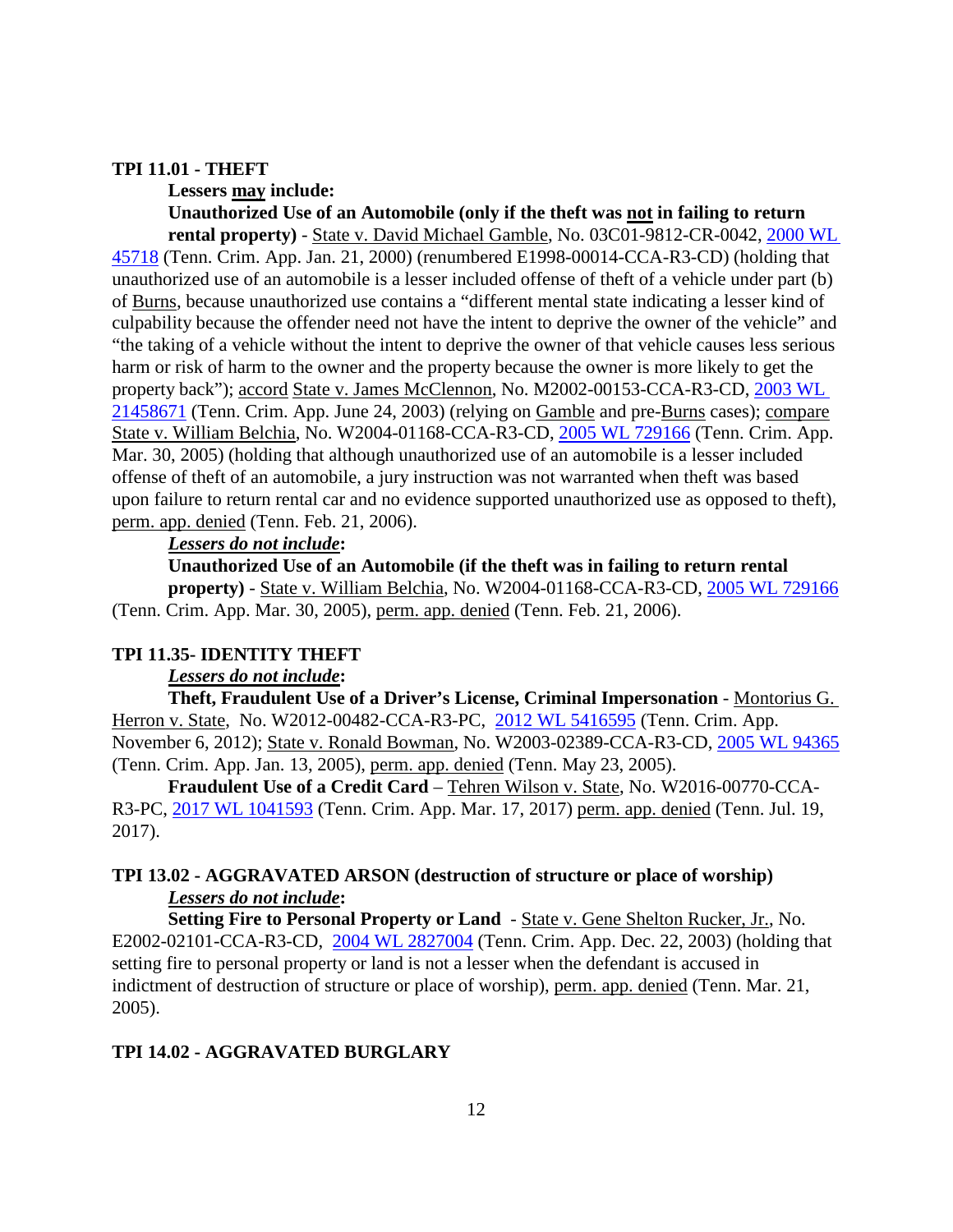#### **Lessers include:**

**Burglary of Building** - State v. Charles O. Emesibe, No. M2003-02983-CCA-R3-CD, [2005 WL 711898](https://1.next.westlaw.com/Document/I5089c55eeb4411d9bf60c1d57ebc853e/View/FullText.html?transitionType=UniqueDocItem&contextData=(sc.Search)&userEnteredCitation=2005+WL+711898) (Tenn. Crim. App. Mar. 28, 2005) (stating that "[b]y definition, burglary is a lesser included offense of aggravated burglary because the elements of burglary must be proven in order to support proof of aggravated burglary"), perm. app. denied (Tenn. Oct. 17, 2005).

**Aggravated Criminal Trespass of Habitation, Aggravated Criminal Trespass and** 

**Criminal Trespass** - State v. Pope, 427 SW3d 363, 374 n. 3 (Tenn. 2013); State v. Terry, 118 S.W.3d 355, 359 (Tenn. 2003) (holding that aggravated criminal trespass is a lesser included offense of aggravated burglary under the Burns test, part (b)).

# *Lessers do not include***:**

**Theft -** State v. George Andrew Stanhope, 476 S.W.3d 382, 401 (Tenn. Crim. App. September 12, 2013) ("our supreme court has previously held that theft is not a lesser included offense of aggravated burglary and that the two offenses are 'codified in distinct statutory provisions and are intended to protect different interests.' See State v. Davis, 613 S.W.2d 218, 221 (Tenn. 1981)").

**Attempted Criminal Trespass** - State v. Reginald D. Terry, No. W2001-03027-CCA-RM, [2002 WL 31259488](https://1.next.westlaw.com/Document/I5d0b9194ea9b11d99439b076ef9ec4de/View/FullText.html?transitionType=UniqueDocItem&contextData=(sc.History*oc.DocLink)&userEnteredCitation=2002+WL+31259488) (Tenn. Crim. App. Aug. 27, 2002) (Attempt of a Class C misdemeanor is not a crime) rev'd on other grounds, 118 S.W.3d 355 (Tenn. 2003).

# **TPI 21.01 - AGGRAVATED CHILD ABUSE OR NEGLECT**

### **Lessers include:**

**Knowing or Reckless Aggravated Assault** - State v. Honeycutt, 54 S.W.3d 762, 771 (Tenn. 2001). **HOWEVER**, this is not a lesser when the indictment does not allege serious bodily injury, but one of the other forms of abuse, such as being especially heinous, atrocious or cruel, or involving the infliction of torture to the victim. – State v. Perry, M2014-00029-CCA-R3-CD, at \*22, [2015 WL 3540554](https://1.next.westlaw.com/Document/Ie8f471100bb811e599358612e0bf9496/View/FullText.html?transitionType=UniqueDocItem&contextData=(sc.Search)&userEnteredCitation=2015+WL+3540554) (Tenn. Crim. App. June 5, 2015), perm. app. denied (October 15, 2015).

**Knowing or Reckless Assault** - State v. Russell Maze, No. M2000-02249-CCA-R3-CD, [2002 WL 1885118](https://1.next.westlaw.com/Document/I5d122141ea9b11d99439b076ef9ec4de/View/FullText.html?transitionType=UniqueDocItem&contextData=(sc.DocLink)&userEnteredCitation=2002+WL+1885118) (Tenn. Crim. App. Aug. 16, 2002). **HOWEVER**, this is not a lesser when the indictment does not allege serious bodily injury, but one of the other forms of abuse, such as being especially heinous, atrocious or cruel, or involving the infliction of torture to the victim.  $\overline{-}$ State v. Perry, M2014-00029-CCA-R3-CD, at \*22, [2015 WL 3540554](https://1.next.westlaw.com/Document/Ie8f471100bb811e599358612e0bf9496/View/FullText.html?transitionType=UniqueDocItem&contextData=(sc.Search)&userEnteredCitation=2015+WL+3540554) (Tenn. Crim. App. June 5, 2015), perm. app. denied (October 15, 2015).

**Misd. Reckless Endangerment** - State v. Honeycutt, 54 S.W.3d 762, 771-72 (Tenn. 2001) (applying Burns test, part (b)).

**Child Abuse** - State v. Hanson, 279 S.W.3d 265, 268 (Tenn. 2009).

**Attempted Child Neglect** - State v. Mateyko, 53 S.W.3d 666, 678 (Tenn. 2001) (reversing child neglect conviction and remanding case for "a new trial on the lesser-included offense of attempted child abuse through neglect"), cited in State v. Jessica Lauren Smith, W2019-00853-CCA-R3-CD, 2020 WL 507648 (Tenn. Crim. App., Jackson, 1/31/20) (reducing child neglect conviction to attempted child neglect, when there was an intent to neglect but no proof of actual harm).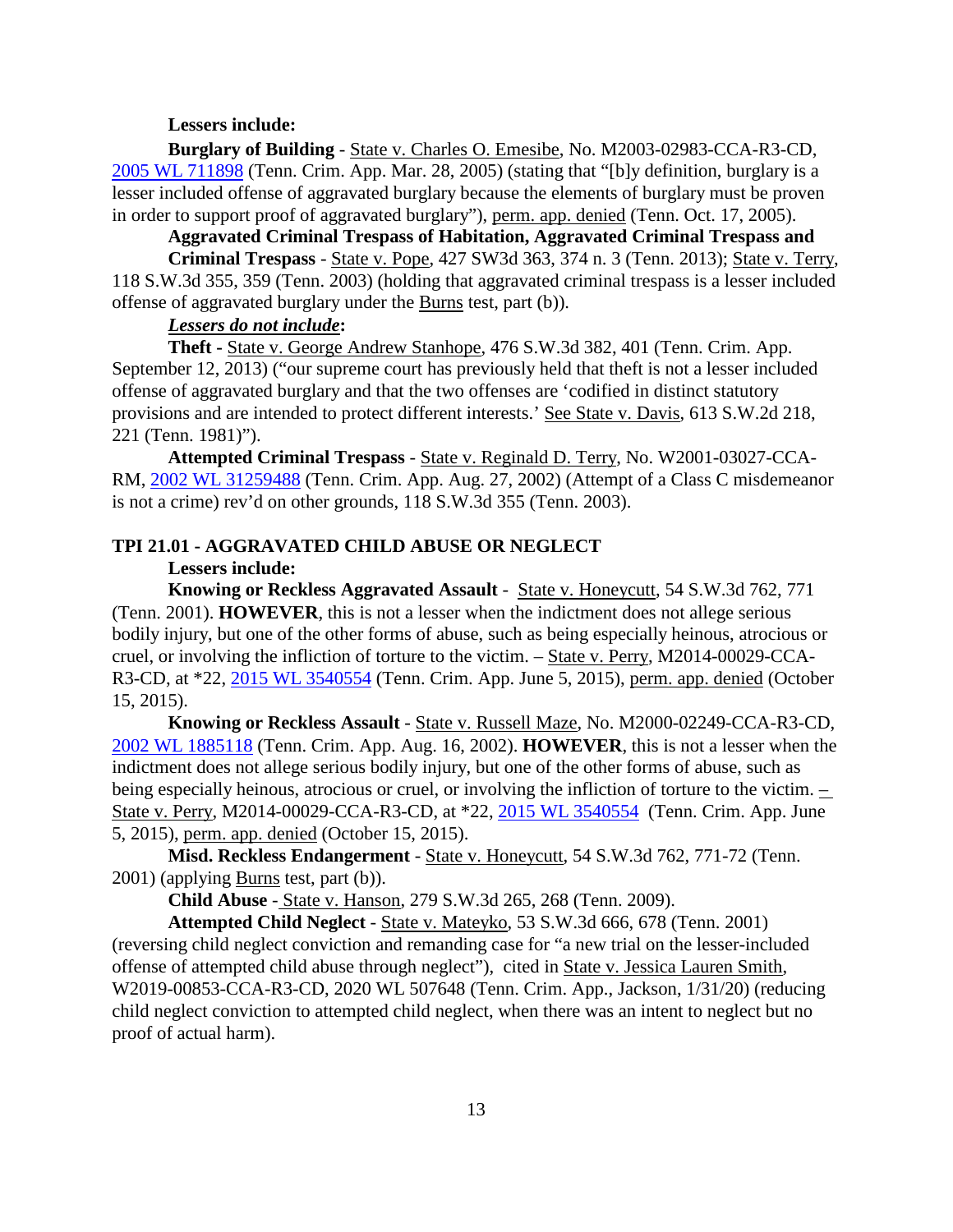#### *Lessers do not include***:**

**Aggravated Assault by Failure to Protect Child** - State v. Misty Brunelle, No. E2006- 00467-CCA-R3-CD, [2007 WL 2026616](https://1.next.westlaw.com/Document/Iaf4470c6338411dc962ef0ed15906072/View/FullText.html?transitionType=UniqueDocItem&contextData=(sc.Search)&userEnteredCitation=2007+WL+2026616) (Tenn. Crim. App. July 13, 2007), perm. app. denied (Tenn. Oct. 22, 2007).

**Reckless Homicide** - State v. Watkins, 362 S.W.2d 530, 558 (Tenn. 2011).

### **TPI 21.02 – CHILD ABUSE OR NEGLECT**

#### **Lessers include:**

**Attempted Child Neglect** - State v. Mateyko, 53 S.W.3d 666, 678 (Tenn. 2001) (reversing child neglect conviction and remanding case for "a new trial on the lesser-included offense of attempted child abuse through neglect"), cited in State v. Jessica Lauren Smith, W2019-00853-CCA-R3-CD, 2020 WL 507648 (Tenn. Crim. App., Jackson, 1/31/20) (reducing child neglect conviction to attempted child neglect, when there was an intent to neglect but no proof of actual harm).

# **TPI 23.01 - POSSESSION OF CONTRABAND ( CONTROLLED SUBSTANCE) IN A PENAL INSTITUTION**

**Lessers include:**

**Simple Possession** - State v. Steven Bryan Maxwell, No. E1999-01363-CCA-R3-CD, [2000 WL 295603](https://1.next.westlaw.com/Document/Ida771114ea8011d983e7e9deff98dc6f/View/FullText.html?transitionType=UniqueDocItem&contextData=(sc.Search)&userEnteredCitation=2000+WL+295603) (Tenn. Crim. App. Mar. 22, 2000).

### **TPI 23.01 – POSSESSION OF CONTRABAND (WEAPON) IN PENAL INSTITUTION** *Lessers do not include***:**

**Possession of a Prohibited Weapon** - State v. James Anthony Hill, No. M2003-00516- CCA-R3-CD, [2004 WL 431481](https://1.next.westlaw.com/Document/Id6b97120ea7911d9b386b232635db992/View/FullText.html?transitionType=UniqueDocItem&contextData=(sc.Search)&userEnteredCitation=2004+WL+431481) (Tenn. Crim. App. Mar. 9, 2004), perm. app. denied (Tenn. Sept. 7, 2004).

### **TPI 27.01 - ESCAPE FROM FELONY**

### *Lessers do not include***:**

**Escape from Misdemeanor** – Anthony E. Brasfield v. State, No.W2001-00169-CCA-R3-PC, [2001 WL 846066](https://1.next.westlaw.com/Document/I69271c55ea7e11d98ac8f235252e36df/View/FullText.html?transitionType=UniqueDocItem&contextData=(sc.Search)&userEnteredCitation=2001+WL+846066) (Tenn. Crim. App. July 19, 2001) (holding that misdemeanor escape is not a lesser under part (a) of the Burns test because it involves escape while being held for a misdemeanor rather than a felony and that it is not a lesser under part (b) because not all misdemeanors pose a less serious risk of harm than all felonies), perm. app. denied (Tenn. Dec. 10, 2001).

### **TPI 27.04 - RESISTING ARREST**

### *Lessers do not include***:**

**Attempted Resisting Arrest** - State v. William Harlon Adams, 238 S.W.3d 313, 328 (Tenn. Crim. App. June 8, 2005) (concluding there cannot "be an attempt to resist arrest where the crime itself is defined as an attempt to do an act or accomplish a result"), perm. app. denied (Tenn. Dec. 5, 2005).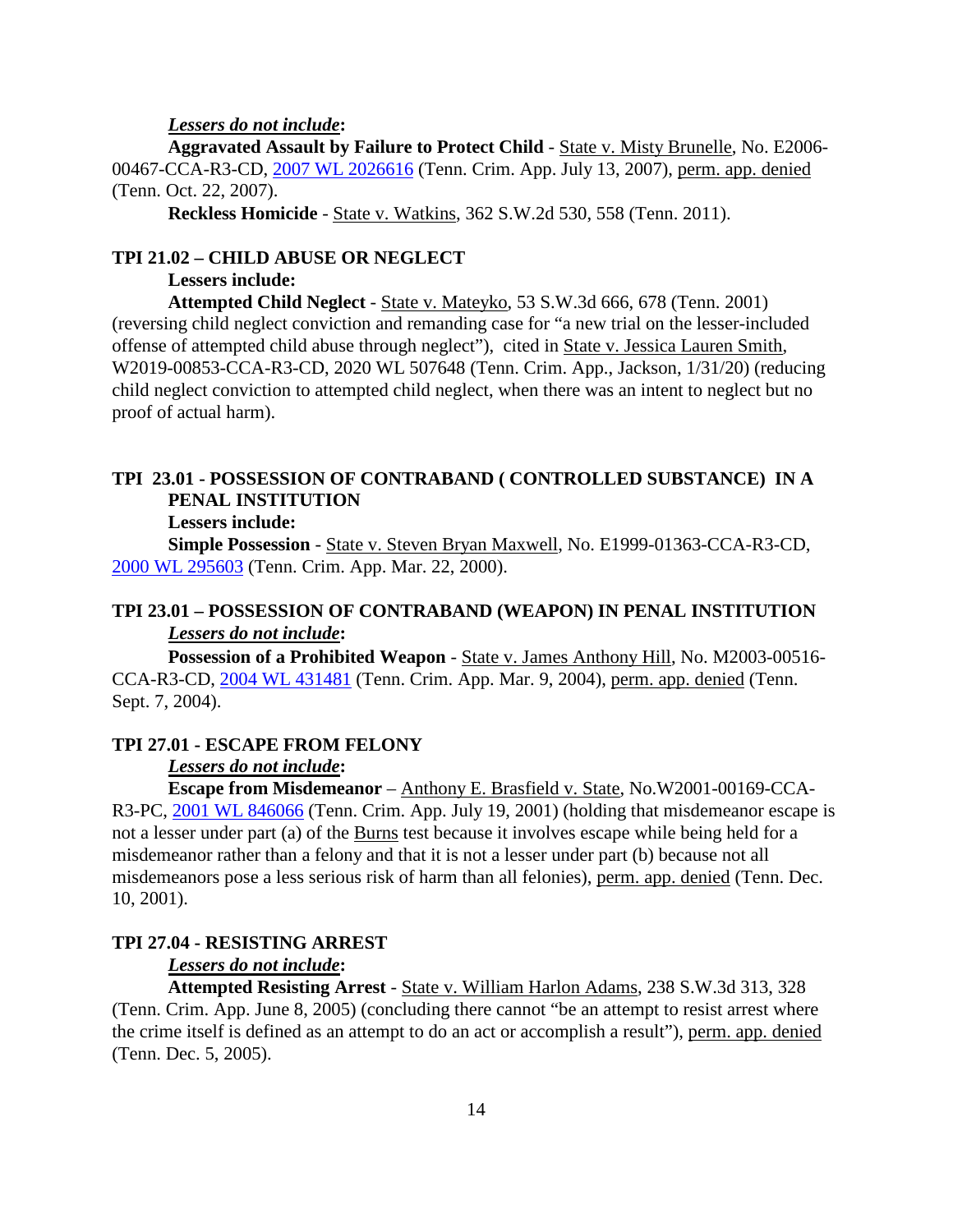### **TPI 27.05(a) - EVADING ARREST (misdemeanor)**

#### *Lessers do not include***:**

**Resisting arrest** - State v. Brandon D. Thomas, No. M2008-01395-CCA-R3-CD, [2009](https://1.next.westlaw.com/Document/If48a74c3090311debc7bf97f340af743/View/FullText.html?transitionType=UniqueDocItem&contextData=(sc.Search)&userEnteredCitation=2009+WL+537544)  [WL 537544](https://1.next.westlaw.com/Document/If48a74c3090311debc7bf97f340af743/View/FullText.html?transitionType=UniqueDocItem&contextData=(sc.Search)&userEnteredCitation=2009+WL+537544) (Tenn. Crim. App. March 4, 2009).

### **TPI 27.05(b) CLASS D EVADING ARREST IN AUTOMOBILE**

#### **Lessers include:**

**Class E Felony Evading Arrest in Automobile** - State v. Gregory Dunnorm, No. E2001-00566-CCA-R3-CD, [2002 WL 1298770](https://1.next.westlaw.com/Document/I8b8a8897ea9c11d98ac8f235252e36df/View/FullText.html?transitionType=UniqueDocItem&contextData=(sc.DocLink)&userEnteredCitation=2002+WL+1298770) (Tenn. Crim. App. June 12, 2002); State v. Kerry L. Dowell, No. M2002-00630-CCA-R3-CD, (Tenn. Crim. App. June 27, 2003), perm. app. denied (Tenn. Nov. 24, 2003).

**Reckless Driving** - State v. James McClennon, No. M2002-00153-CCA-R3-CD, (Tenn. Crim. App. June 24, 2003) (applying the Burns test, parts (a) and (b)).

#### *Lessers do not include***:**

**Attempted Evading Arrest in Automobile** - State v. Frank Johnson, No. W2000-00386- CCA-R3-CD, (Tenn. Crim. App. June 26, 2001) (holding that evading arrest already includes the "attempt[] to elude," and so cannot be a lesser offense of E felony evading arrest), perm. app. denied (Tenn. Oct. 22, 2001).

**Misdemeanor Evading Arrest** - State v. Tony Eric Pickett, Jr., No. E2012-01383-CCA-R3-CD, [2013 WL 5436818](https://1.next.westlaw.com/Document/I37a082c92aff11e380938e6f51729d80/View/FullText.html?navigationPath=Search%2Fv3%2Fsearch%2Fresults%2Fnavigation%2Fi0ad740370000015b59749d8f3f1dae3d%3FNav%3DCASE%26fragmentIdentifier%3DI37a082c92aff11e380938e6f51729d80%26startIndex%3D1%26contextData%3D%2528sc.Search%2529%26transitionType%3DSearchItem&listSource=Search&listPageSource=8fa2ac43e5096230710e0072bd4654d3&list=ALL&rank=1&sessionScopeId=20c91c4025367a0b3dd0ef20ada1d8dff1b88be3ed1181fa1a4c2c2b24383e1e&originationContext=Search%20Result&transitionType=SearchItem&contextData=%28sc.Search%29) (Tenn. Crim. App. September 27, 2013) "This court has previously held that misdemeanor evading arrest is not a lesser included offense of Class D felony evading arrest under Burns. See State v. Gregory Dunnorm, No. E2001-00566-CCA-R3-CD, 2002 Tenn. Crim. App. LEXIS 501, [2002 WL 1298770,](https://1.next.westlaw.com/Document/I8b8a8897ea9c11d98ac8f235252e36df/View/FullText.html?transitionType=UniqueDocItem&contextData=(sc.DocLink)&userEnteredCitation=2002+WL+1298770) at\*11 (Tenn. Crim. App. at Knoxville, June 12, 2002). Specifically regarding part (b) of the Burns test, this court has concluded that the offenses require the same mental state and that misdemeanor felony arrest does not present a less serious harm or risk of harm than the felony offense. Id. This court additionally concluded that the statutes address different concerns because misdemeanor evading arrest may be committed on public or private property and felony evading arrest must be committed on a public roadway. Id. We conclude that the same analysis applies when considering whether misdemeanor evading arrest is a lesser-included offense of Class E felony evading arrest."

**[Dis]Obedience to Police Officers** - State v. Joe David Sloan, No. W2000-02861- CCA-R3-CD, [2002 WL 1558586](https://1.next.westlaw.com/Document/I8b829951ea9c11d98ac8f235252e36df/View/FullText.html?transitionType=UniqueDocItem&contextData=(sc.Search)&userEnteredCitation=2002+WL+1558586) (Tenn. Crim. App. Jan. 4, 2002) (holding that disobedience to police officers, requiring failure to comply with "any lawful order or direction," is not a lesser included offense of Class E felony evading arrest, which requires failure to comply with a specific signal to stop).

#### **TPI 27.07 - PERMITTING OR FACILITATING ESCAPE**

### *Lessers do not include***:**

**Accessory After the Fact, Escape (of the person whom the defendant was charged with permitting to escape), Criminal Responsibility for the Escape of Another and**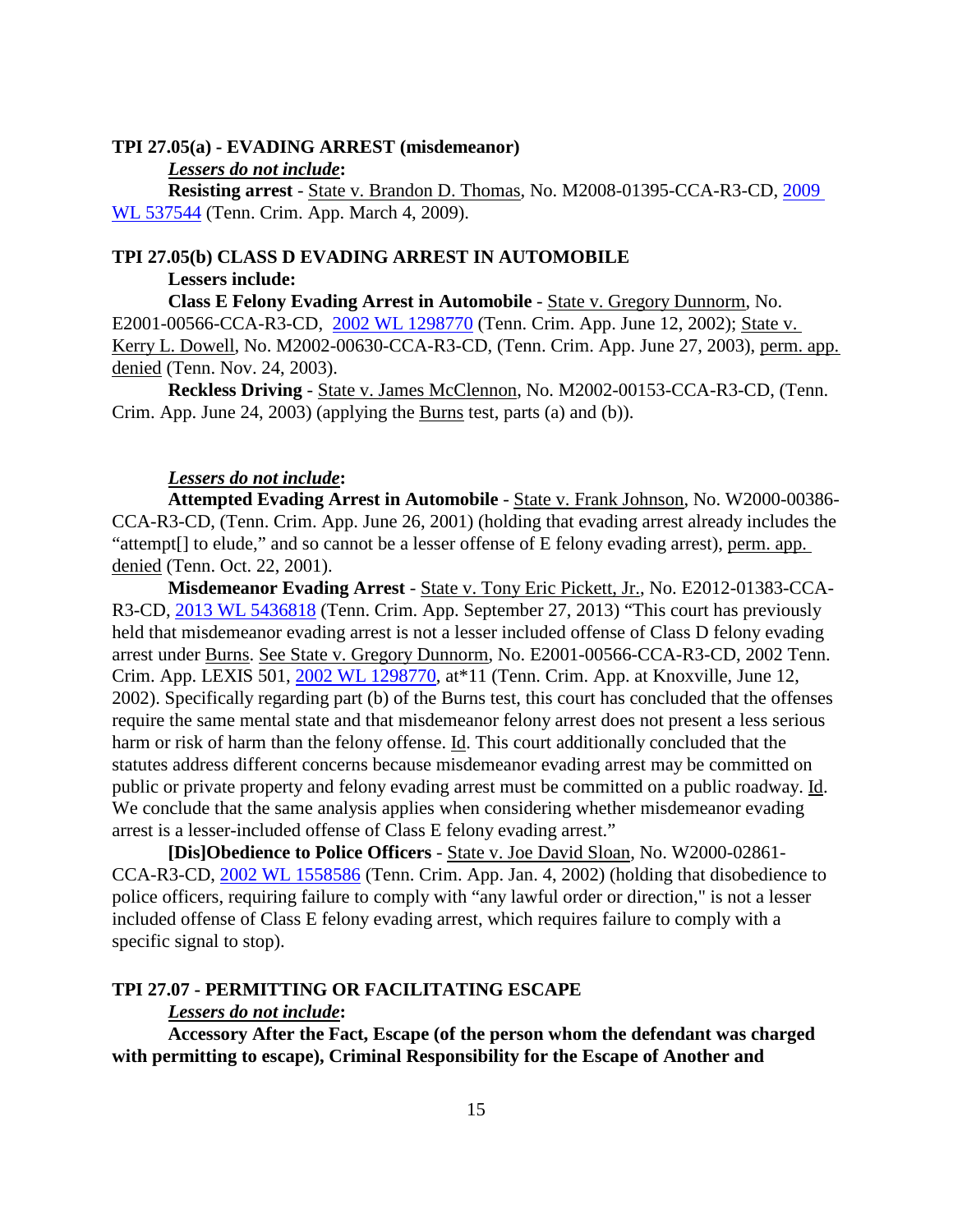**Facilitation of Escape** - State v. Christine D. McClain, No. M2001-00020-CCA-R3-CD, [2002](https://1.next.westlaw.com/Document/I5d1cf6baea9b11d99439b076ef9ec4de/View/FullText.html?transitionType=UniqueDocItem&contextData=(sc.Search)&userEnteredCitation=2002+WL+1270198)  [WL 1270198](https://1.next.westlaw.com/Document/I5d1cf6baea9b11d99439b076ef9ec4de/View/FullText.html?transitionType=UniqueDocItem&contextData=(sc.Search)&userEnteredCitation=2002+WL+1270198) (Tenn. Crim. App. June 7, 2002), perm. app. denied (Tenn. Nov. 18, 2002) (DESIGNATED NOT FOR CITATION).

#### **TPI 28.02 - AGGRAVATED PERJURY**

### **Lessers include:**

**Perjury** - State v. Evangeline Combs & Joseph D. Combs, Nos. E2000-02801-CCA-R3- CD, E2000-2800-CCA-R3-CD, [2002 WL 31118329](https://1.next.westlaw.com/Document/I5d0d8d6bea9b11d99439b076ef9ec4de/View/FullText.html?transitionType=UniqueDocItem&contextData=(sc.Search)&userEnteredCitation=2002+WL+31118329) (Tenn. Crim. App. Sept. 25, 2002), perm. app. denied (Tenn. Jan. 27, 2003).

#### **TPI 29.14(b) - ABUSE OF AN ADULT**

#### **Lessers include:**

**Knowing or Reckless Assault** - State v. Stephen Rene Morris, No. M2013-01265-CCA-R3-CD, [2014 WL 5840221](https://1.next.westlaw.com/Document/I2a8c96386a4d11e49488c8f438320c70/View/FullText.html?transitionType=UniqueDocItem&contextData=(sc.Search)&userEnteredCitation=2014+WL+5840221) (Tenn. Crim. App. Nov. 12, 2014).

#### *Lessers do not include***:**

**Intentional Assault** - State v. Stephen Rene Morris, No. M2013-01265-CCA-R3-CD, [2014 WL 5840221](https://1.next.westlaw.com/Document/I2a8c96386a4d11e49488c8f438320c70/View/FullText.html?transitionType=UniqueDocItem&contextData=(sc.Search)&userEnteredCitation=2014+WL+5840221) (Tenn. Crim. App. Nov. 12, 2014).

### **TPI 29.15 - AGGRAVATED NEGLECT OF** *[AN ELDERLY] [A VULNERABLE]* **ADULT Lessers include:**

Either **Neglect of** *[an elderly] [a vulnerable]* **adult** *[due to abandonment or confinement alone without injury]* or **Neglect of** *[an elderly] [a vulnerable]* **adult** *[other than due to abandonment or confinement alone without injury]*, depending on the indictment and the facts of the case. (This should be considered a lesser included offense, in the opinion of the Committee, even though there is currently no case law available.)

### **TPI 29.16 - AGGRAVATED NEGLECT OF** *[AN ELDERLY] [A VULNERABLE]* **ADULT Lessers include:**

Neglect of *[an elderly] [a vulnerable]* adult *[due to abandonment or confinement alone without injury].* (This should be considered a lesser included offense, in the opinion of the Committee, even though there is currently no case law available.)

#### **TPI 31.01 - MANUFACTURE OF A CONTROLLED SUBSTANCE**

#### **Lessers include:**

**Simple Possession** - State v. Bobby Blair, 145 S.W.3d 633 (Tenn. Crim. App. 2004) perm. app. denied (Tenn. June 21, 2004).

#### *Lessers do not include***:**

**Possession of Drug Paraphernalia** - State v. Bobby Blair, 145 S.W.3d 633 (Tenn. Crim. App. 2004), perm. app. denied (Tenn. June 21, 2004).

### **TPI 31.01, 31.17 and 31.18 - SALE OR DELIVERY OF A CONTROLLED SUBSTANCE Lessers include:**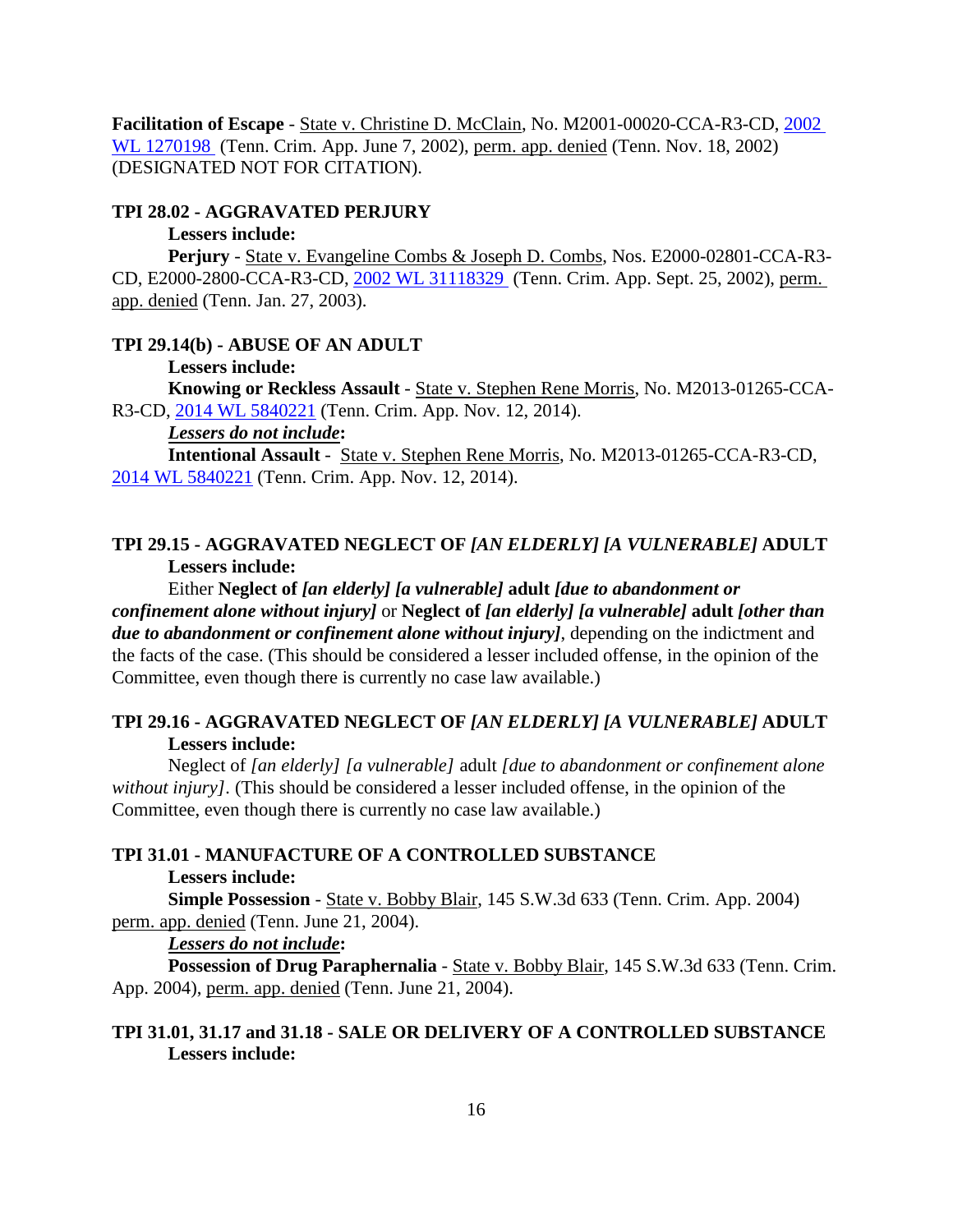**Simple Possession** - State v. Benjamin Patterson and Charles P. Yokley, No. M2009- 01516-CCA-R3-CD, [2011 WL 4436630](https://1.next.westlaw.com/Document/Id2e24724e84f11e0bc27967e57e99458/View/FullText.html?transitionType=UniqueDocItem&contextData=(sc.Search)&userEnteredCitation=2011+WL+4436630) (Tenn. Crim. App. September 26, 2011); State v. Tambora N. Simmons, No. 03C01-9905-CR-00188, [2000 WL 190230](https://1.next.westlaw.com/Document/I68fa670bea7e11d98ac8f235252e36df/View/FullText.html?transitionType=UniqueDocItem&contextData=(sc.Search)&userEnteredCitation=2000+WL+190230) (Tenn. Crim. App. Feb. 16, 2000), perm. app. denied (Tenn. Sept. 18, 2000).

**Casual Exchange** – State v. Michael Lee Hogan, No. M2017-01115-CCA-R3-CD, [2018](https://1.next.westlaw.com/Document/Ib9d743f08cd711e8a5b89e7029628dd3/View/FullText.html?transitionType=UniqueDocItem&contextData=(sc.History*oc.UserEnteredCitation)&userEnteredCitation=2018+WL+3493160)  [WL 3493160](https://1.next.westlaw.com/Document/Ib9d743f08cd711e8a5b89e7029628dd3/View/FullText.html?transitionType=UniqueDocItem&contextData=(sc.History*oc.UserEnteredCitation)&userEnteredCitation=2018+WL+3493160) (Tenn. Crim. App. Jul. 20, 2018), perm. app. denied (Tenn. Nov. 14, 2019) (holding that although casual exchange was a lesser included offense of sale of a controlled substance, the facts of that case did not warrant a lesser included instruction); State v. Benjamin Patterson and Charles P. Yokley, No. M2009- 01516-CCA-R3-CD, [2011 WL 4436630](https://1.next.westlaw.com/Document/Id2e24724e84f11e0bc27967e57e99458/View/FullText.html?transitionType=UniqueDocItem&contextData=(sc.Search)&userEnteredCitation=2011+WL+4436630) (Tenn. Crim. App. September 26, 2011); State v. Edward P. Harris, No. 01C01-9810-CR-00392, [2000](https://1.next.westlaw.com/Document/Ida88c451ea8011d983e7e9deff98dc6f/View/FullText.html?transitionType=UniqueDocItem&contextData=(sc.Search)&userEnteredCitation=2000+WL+19536)  [WL 19536](https://1.next.westlaw.com/Document/Ida88c451ea8011d983e7e9deff98dc6f/View/FullText.html?transitionType=UniqueDocItem&contextData=(sc.Search)&userEnteredCitation=2000+WL+19536) (Tenn. Crim. App. Jan. 13, 2000) (renumbered M1998-00628-CCA-R3-CD) (holding that casual exchange remains a lesser included offense of the sale of cocaine because any additional elements in casual exchange establish a less serious harm to the same public interest - Burns part (b)).

**Attempted Simple Possession** - State v. Michael E. Wallace, No. M1999-02187- CCA-R3- CD, [2001 WL 208511](https://1.next.westlaw.com/Document/I8903a4bbea9e11d9b386b232635db992/View/FullText.html?transitionType=UniqueDocItem&contextData=(sc.Search)&userEnteredCitation=2001+WL+208511) (Tenn. Crim. App. Mar. 1, 2001).

### *Lessers do not include***:**

Sale of Counterfeit Controlled Substance - State v. Devon O'Neal Wiggins, No. W2009-02095-CCA-R3-CD, [2011 WL 1223410](https://1.next.westlaw.com/Document/Iefbe77e45eba11e0a8a2938374af9660/View/FullText.html?transitionType=UniqueDocItem&contextData=(sc.Search)&userEnteredCitation=2011+WL+1223410) (Tenn. Crim. App. March 30, 2011).

### **TPI 31.03 - FELONY DRUG PARAPHERNALIA**

#### **Lessers include:**

**Misdemeanor drug paraphernalia** - State v. Anthony Laren Tweedy, II, No. W2011- 02373-CCA-R3-CD, [2012 WL 2875506](https://1.next.westlaw.com/Document/Id1687b94cf5911e191598982704508d1/View/FullText.html?transitionType=UniqueDocItem&contextData=(sc.Search)&userEnteredCitation=2012+WL+2875506) (Tenn. Crim. App. July 13, 2012) ("[W] e are unable to find any evidence of the Defendant's intent to deliver the paraphernalia. Thus, we must modify the conviction to misdemeanor possession of drug paraphernalia, a lesser included offense that does not include the element of transfer." State v. Edward Poe, 2008 Tenn. Crim. App. LEXIS 219, [2008 WL 732147,](https://1.next.westlaw.com/Document/Ic1f10674f67411dcb6a3a099756c05b7/View/FullText.html?transitionType=UniqueDocItem&contextData=(sc.UserEnteredCitation)&userEnteredCitation=2008+WL+732147) at \*6).

# **TPI 31.04 - POSSESSION OF A CONTROLLED SUBSTANCE WITH INTENT TO SELL OR DELIVER**

# **Lessers include:**

**Simple Possession** - State v. Jimmy Joe Rittenberry, No. E2000-02722-CCA-R3-CD, [2001 WL 1464556](https://1.next.westlaw.com/Document/I690bf339ea7e11d98ac8f235252e36df/View/FullText.html?transitionType=UniqueDocItem&contextData=(sc.Search)&userEnteredCitation=2001+WL+1464556) (Tenn. Crim. App. Nov. 20, 2001); accord State v. Timothy Tyrone Sanders, No. M2000-00603-CCA-R3- CD, [2001 WL 43558](https://1.next.westlaw.com/Document/I89079c54ea9e11d9b386b232635db992/View/FullText.html?transitionType=UniqueDocItem&contextData=(sc.DocLink)&userEnteredCitation=2001+WL+43558) (Tenn. Crim. App. Jan. 18, 2001).

#### *Lessers do not include***:**

**Solicitation** - Kenneth Strickland v. State, No.M2004-02295-CCA-R3-PC, [2005 WL](https://1.next.westlaw.com/Document/I567cf8e21a4411da8cc9b4c14e983401/View/FullText.html?transitionType=UniqueDocItem&contextData=(sc.Search)&userEnteredCitation=2005+WL+1303127)  [1303127](https://1.next.westlaw.com/Document/I567cf8e21a4411da8cc9b4c14e983401/View/FullText.html?transitionType=UniqueDocItem&contextData=(sc.Search)&userEnteredCitation=2005+WL+1303127) (Tenn. Crim. App. May 31, 2005) (concluding that solicitation is not a lesser included offense of possession of cocaine with intent to sell or deliver), perm. app. denied (Tenn. Oct. 17, 2005). **Casual Exchange** - State v. Nelson, 275 S.W.3d 851, 865 (Tenn. Crim. App. 2008).

### **TPI 31.15 - INITIATING THE MANUFACTURE OF METHAMPHETAMINE** *Lessers do not include:*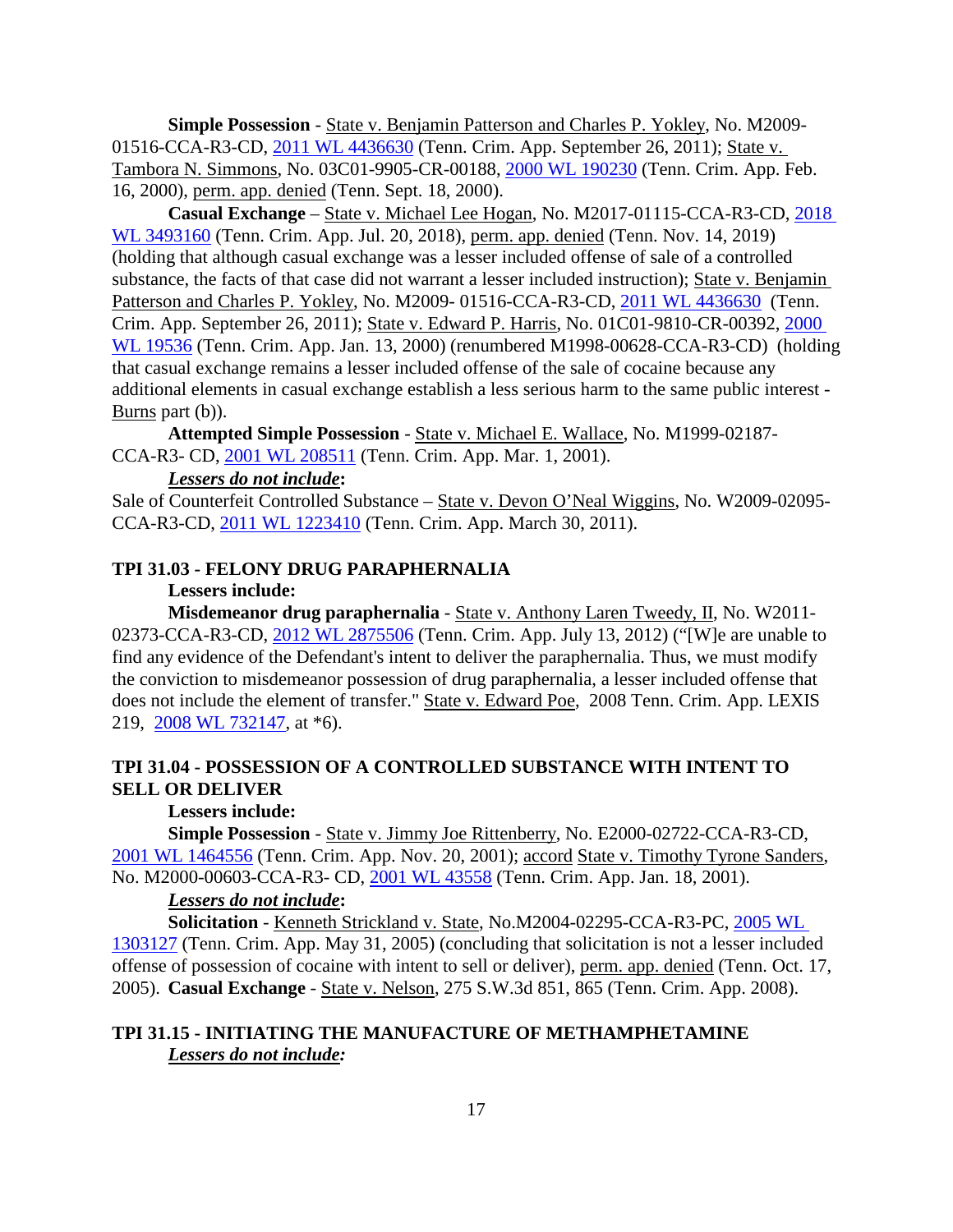**Manufacture of methamphetamine, promotion of methamphetamine, and unlawful drug paraphernalia** - State v. Franscisco I. Bustamonte and Scott Carroll, Jr., No. M2012- 00102-CCA-R3-CD, [2013 WL 1907870](https://1.next.westlaw.com/Document/I957758fab89911e2a98ec867961a22de/View/FullText.html?navigationPath=Search%2Fv3%2Fsearch%2Fresults%2Fnavigation%2Fi0ad6ad3a0000015b5af604388828fdf8%3FNav%3DCASE%26fragmentIdentifier%3DI957758fab89911e2a98ec867961a22de%26startIndex%3D1%26contextData%3D%2528sc.Search%2529%26transitionType%3DSearchItem&listSource=Search&listPageSource=623f19a03092e8d5b05feb23681d78fc&list=ALL&rank=1&sessionScopeId=1d610312e4108a6f303431f25110c3e89b18b382a487ee14c9ebd5d145529be3&originationContext=Search%20Result&transitionType=SearchItem&contextData=%28sc.Search%29) (Tenn. Crim. App. May 7, 2013) perm. app. denied (Tenn. October 16, 2013).

# **TPI 34.04 AGGRAVATED SEXUAL EXPLOITATION OF A MINOR**

**Lessers include:**

**Sexual Exploitation of a Minor** - State v. John Michael Whitlock, No. E2010-00602- CCA-R3-CD, [2011 WL 2184966](https://1.next.westlaw.com/Document/If7a2964f912511e0af6af9916f973d19/View/FullText.html?transitionType=UniqueDocItem&contextData=(sc.DocLink)&userEnteredCitation=2011+WL+2184966) (Tenn. Crim. App. June 6, 2011).

### **TPI 36.06(c) - EMPLOYMENT OF A FIREARM DURING A DANGEROUS OFFENSE Lessers include:**

Possession of a firearm during a dangerous offense -State v. Broderick Devonte Fayne, 451 S.W.3d 362 (Tenn. 2014).

### **TPI 38.01 - DRIVING UNDER THE INFLUENCE OF AN INTOXICANT Lessers include: Underage Driving While Impaired** - 55-10-415(c).

*Lessers do not include***:**

**Reckless Driving** - State v. Treva Dianne Green, No. E1999-02204-CCA-R3-CD, [2000](https://1.next.westlaw.com/Document/Id3f1eeccea8811d983e7e9deff98dc6f/View/FullText.html?transitionType=UniqueDocItem&contextData=(sc.Search)&userEnteredCitation=2000+WL+1839130)  [WL 1839130](https://1.next.westlaw.com/Document/Id3f1eeccea8811d983e7e9deff98dc6f/View/FullText.html?transitionType=UniqueDocItem&contextData=(sc.Search)&userEnteredCitation=2000+WL+1839130) (Tenn. Crim. App. Dec. 14, 2000), perm. app. denied (Tenn. May 21, 2001).

**Adult Driving While Impaired** - State v. Humphreys, 70 S.W.3d 752, 764 (Tenn. Crim. App. 2001).

### **TPI 38.14(a) - FELONY LEAVING THE SCENE OF AN ACCIDENT INVOLVING DEATH**

**Lessers include:**

**Misdemeanor Leaving the Scene of an Accident Involving Death or Personal Injury** - State v. Jashua Shannon Sides, No. E2006-01356-CCA-R3-CD, [2008 WL 538983](https://1.next.westlaw.com/Document/I265d030ce6d311dc8dba9deb08599717/View/FullText.html?transitionType=UniqueDocItem&contextData=(sc.DocLink)&userEnteredCitation=2008+WL+538983) (Tenn. Crim. App. Feb. 28, 2008).

### **TPI 38.15 - DRIVING ON REVOKED, SUSPENDED LICENSE** *Lessers do not include:*

**Driving without a license** - State v. Richard Cleophus Smith, No. E2013-00215-CCA-R3-CD, [2014 WL 4215882](https://1.next.westlaw.com/Document/I123749412e7211e490d4edf60ce7d742/View/FullText.html?transitionType=UniqueDocItem&contextData=(sc.DocLink)&userEnteredCitation=2014+WL+4215882) (Tenn. Crim. App. August 27, 2014) perm. app. denied (Tenn. January 16, 2015).

# **LESSER INCLUDED STATUTE Tenn. Code Ann. § 40-18-110(f)-(g)**

(f) An offense is a lesser included offense if: